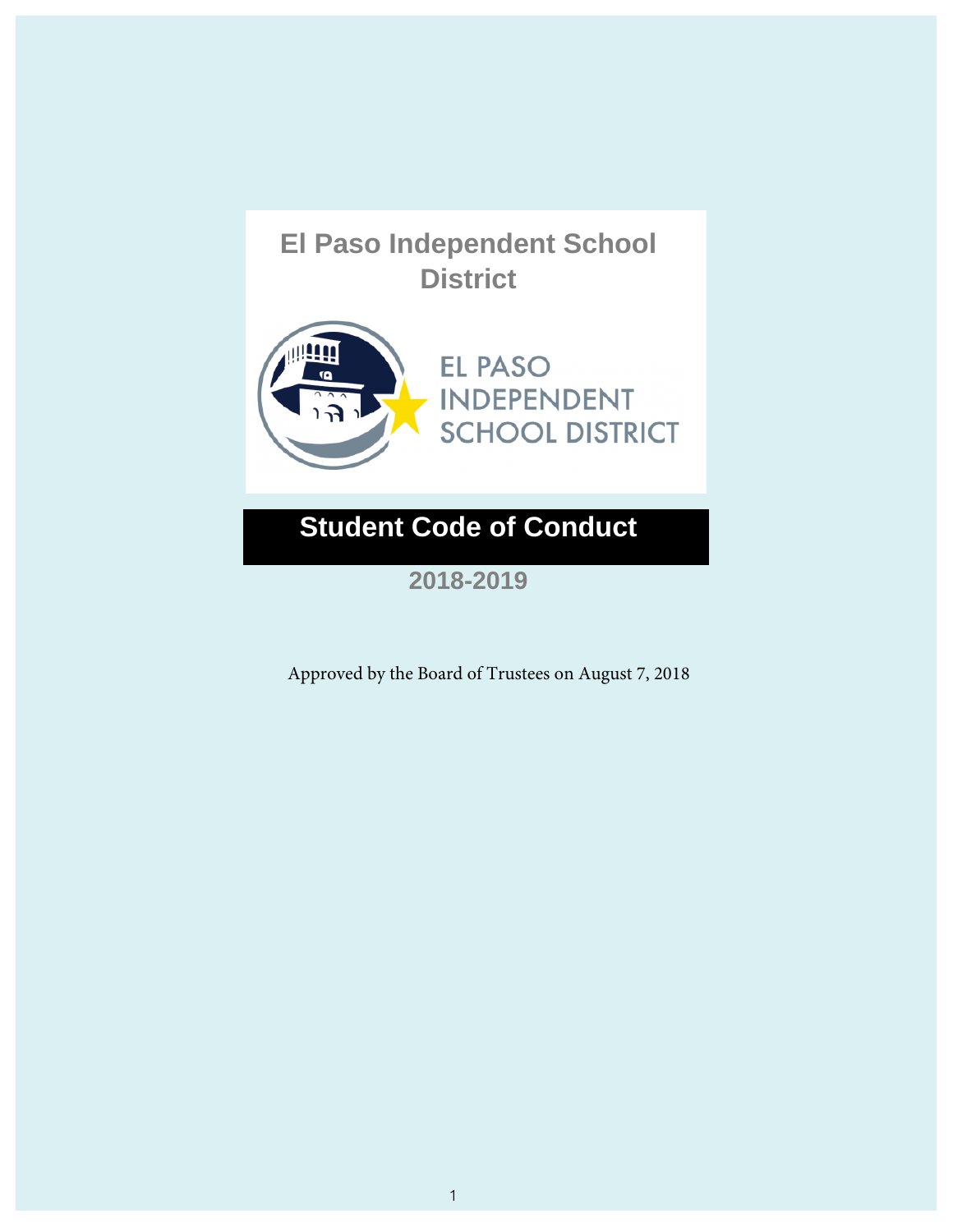Dear Parent/Guardian:

This Student Code of Conduct provides information regarding expectations for student behavior and consequences for misconduct. Please read and review the information in the Student Code of Conduct with your student so that you have a clear understanding of its content. Once you and your student have reviewed the Student Code of Conduct, please sign the acknowledgment form listed below and return it to the school principal. Please contact your student's teacher or campus administrator if you have any questions about the Code.

#### El Paso Independent School District 2018-2019 Student Code of Conduct Acknowledgment Form

Student Name:

School Campus: \_\_\_\_\_\_\_\_\_\_\_\_\_\_\_\_\_\_\_\_\_\_\_\_\_ Grade Level: \_\_\_\_\_\_\_\_\_\_\_\_\_\_\_\_\_\_\_\_\_\_\_\_\_

I have read, understand, and agree to abide by the El Paso ISD's Student Code of Conduct for the 2018-2019 school year. I understand that \_\_\_\_\_\_\_\_\_\_\_\_\_\_\_\_\_\_\_\_\_\_\_\_\_\_\_\_ (student name) will be held accountable for the behavior expectations and disciplinary consequences outlined in the Student Code of Conduct. I understand that the Student Code of Conduct governs all behavior at school, at school-sponsored and school-related activities, during school-related travel, or while traveling in a vehicle owned or operated by the District. I also understand the Student Code of Conduct governs some designated behaviors occurring within 300 feet of school property, some designated behaviors occurring off-campus, including certain electronic communications and postings, and any school-related misconduct regardless of time or location. I understand that a referral for criminal prosecution is possible for certain violations of law.

Parent/Guardian Printed Name

\_\_\_\_\_\_\_\_\_\_\_\_\_\_\_\_\_\_\_\_\_\_\_\_\_\_\_\_\_\_\_\_\_\_\_\_\_\_\_

\_\_\_\_\_\_\_\_\_\_\_\_\_\_\_\_\_\_\_\_\_\_\_\_\_\_\_\_\_\_\_\_\_\_\_\_\_\_\_

\_\_\_\_\_\_\_\_\_\_\_\_\_\_\_\_\_\_\_\_\_\_\_\_\_\_\_\_\_\_\_\_\_\_\_\_\_\_\_

Student Printed Name

\_\_\_\_\_\_\_\_\_\_\_\_\_\_\_\_\_\_\_\_\_\_\_\_\_\_\_\_\_\_\_\_\_\_\_\_\_\_\_

\_\_\_\_\_\_\_\_\_\_\_\_\_\_\_\_\_\_\_\_\_\_\_\_\_\_\_\_\_\_\_\_\_\_\_\_\_\_\_

\_\_\_\_\_\_\_\_\_\_\_\_\_\_\_\_\_\_\_\_\_\_\_\_\_\_\_\_\_\_\_\_\_\_\_\_\_\_\_

Parent/Guardian Signature

Student Signature

Date

Date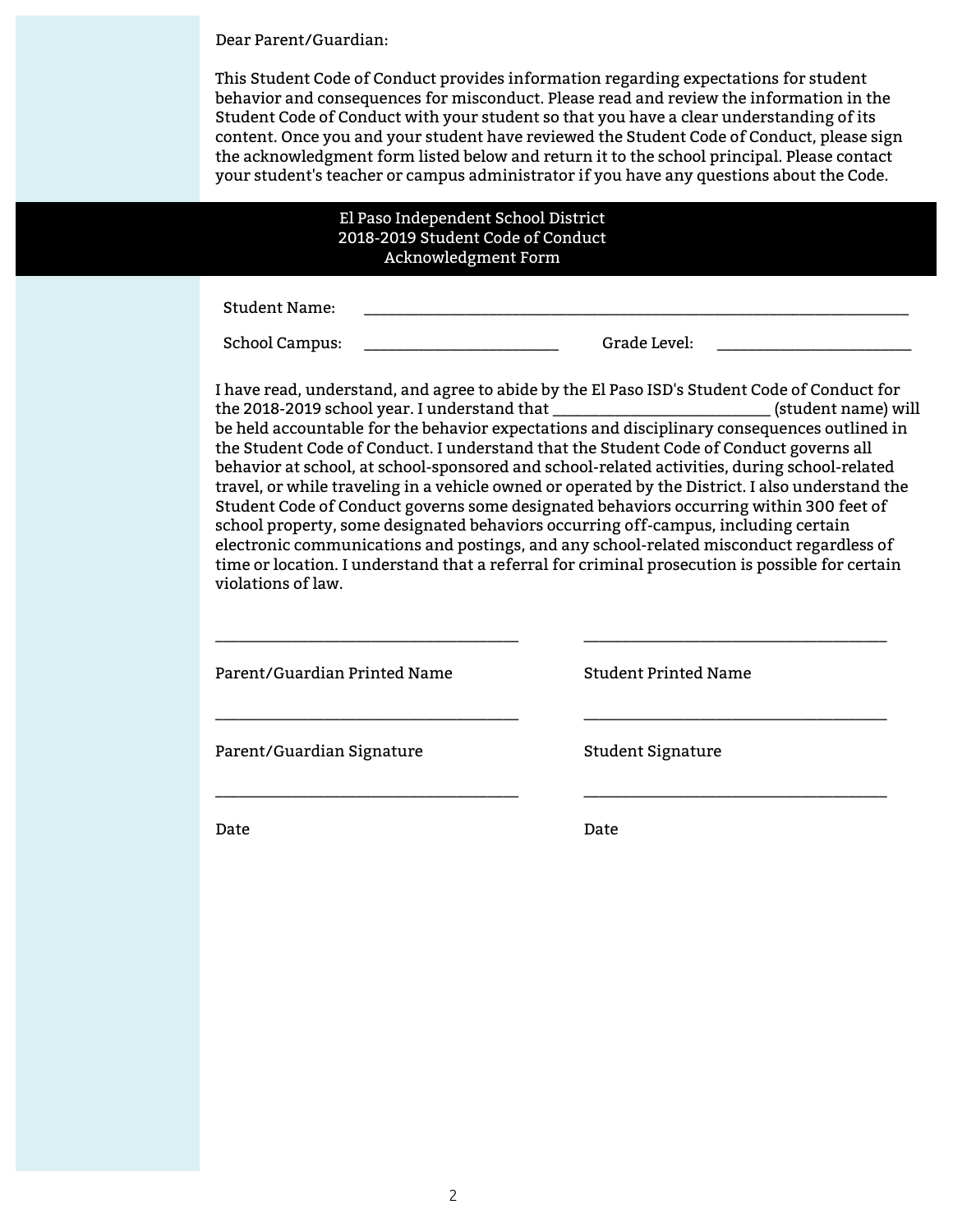# Table of Contents

General Overview . . . . . . . . . . . . . . . . . . . . . . . .4 Purpose Additional Rules General Standards of Student **Conduct** Notice of Disciplinary Action Anti-Discrimination Discipline of Students with Special Needs Discipline Appeals Effect of Student Withdrawal

Scope of the District's Disciplinary . . . . . . . 5 Authority General Authority Searches Criminal Conduct

Discipline Considerations & Techniques . . 6 Discipline Considerations Discipline Management Techniques

General Types of Prohibited Conduct . . . . . 8 Misconduct Involving Others Possessing, Using, Giving, Selling, or Buying Prohibited Items Misuse of Property Safety / Disruption Technology Failure to Follow Rules Other Misconduct

Removal from District Transportation . . . . 13 Reasons for Removal Procedure for Removal

Removal from Classroom by Teacher . . . . . 14 Ordinary Teacher Removal Formal Teacher Removal Placement During Removal Procedures for Teacher Removal Return to the Classroom

In-School Suspension (ISS) . . . . . . . . . . . . . . 15 Reasons for ISS Procedure for ISS

Out-of-School Suspension (OSS) . . . . . . . . . .15 Reasons for OSS Procedure for OSS Assignments During OSS Grade Level Restriction

Disciplinary Alternative Education . . . . . . . 16 Program (DAEP) Reasons for Mandatory DAEP Placement Reasons for Discretionary DAEP Placement Emergency DAEP Placement Procedure for DAEP Placement Length of DAEP Placement Particular Rules for Registered Sex Offenders Other DAEP Issues

Expulsion . . . . . . . . . . . . . . . . . . . . . . . . . . . . . . . 22 Reasons for Mandatory Expulsion Reasons for Discretionary Expulsion Emergency Expulsion Procedure for Expulsion Length of Expulsion Other Expulsion Issues Expulsion Appeals Definitions . . . . . . . . . . . . . . . . . . . . . . . . . . . . . 26

Index . . . . . . . . . . . . . . . . . . . . . . . . . . . . . . . . . . . 32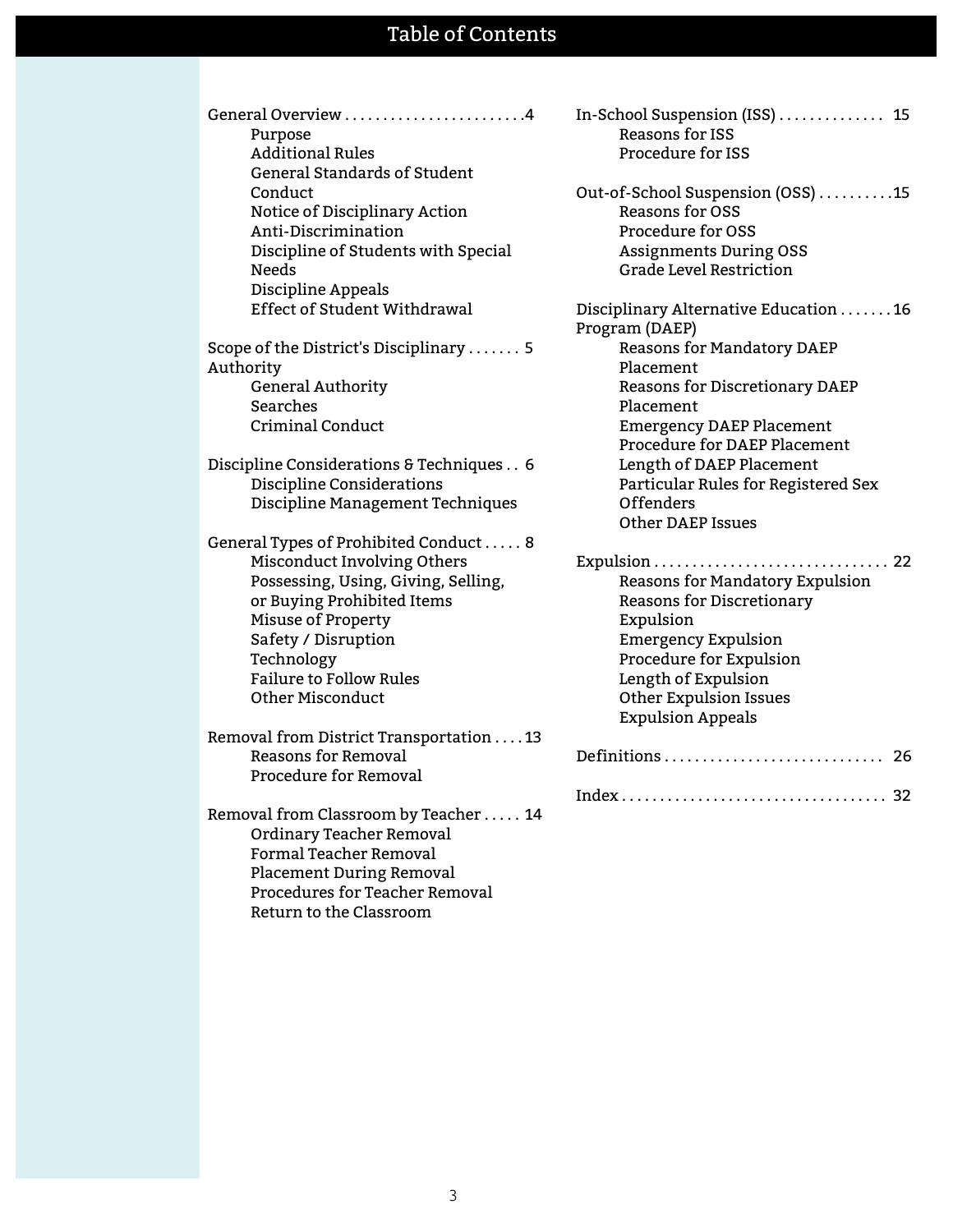|                                                       | <b>General Overview</b>                                                                                                                                                                                                                                                                                                                                                                                                                                                                                                                                                                                                                                                                                                                                                                                                                                                                                                                                                                                                                                                                                                                                                                                                   |
|-------------------------------------------------------|---------------------------------------------------------------------------------------------------------------------------------------------------------------------------------------------------------------------------------------------------------------------------------------------------------------------------------------------------------------------------------------------------------------------------------------------------------------------------------------------------------------------------------------------------------------------------------------------------------------------------------------------------------------------------------------------------------------------------------------------------------------------------------------------------------------------------------------------------------------------------------------------------------------------------------------------------------------------------------------------------------------------------------------------------------------------------------------------------------------------------------------------------------------------------------------------------------------------------|
| <b>Purpose</b>                                        | The Student Code of Conduct (SCC) is the district's response to the requirements of Chapter 37<br>of the Texas Education Code. The SCC provides methods and options for managing students in<br>the classroom and on school grounds, disciplining students, and preventing and intervening in<br>student discipline problems. The Board of Trustees adopted this (SCC) to promote a safe,<br>secure, and optimal learning environment for all students:                                                                                                                                                                                                                                                                                                                                                                                                                                                                                                                                                                                                                                                                                                                                                                   |
|                                                       | • The District-wide discipline management plan,                                                                                                                                                                                                                                                                                                                                                                                                                                                                                                                                                                                                                                                                                                                                                                                                                                                                                                                                                                                                                                                                                                                                                                           |
|                                                       | • A description of prohibited conduct,                                                                                                                                                                                                                                                                                                                                                                                                                                                                                                                                                                                                                                                                                                                                                                                                                                                                                                                                                                                                                                                                                                                                                                                    |
|                                                       | • The disciplinary options, methods, and consequences for preventing and addressing student<br>misconduct, and                                                                                                                                                                                                                                                                                                                                                                                                                                                                                                                                                                                                                                                                                                                                                                                                                                                                                                                                                                                                                                                                                                            |
|                                                       | • The process the District will follow when administering disciplinary consequences.                                                                                                                                                                                                                                                                                                                                                                                                                                                                                                                                                                                                                                                                                                                                                                                                                                                                                                                                                                                                                                                                                                                                      |
|                                                       | If there is a conflict between the SCC and the Student Handbook, the terms of the SCC will<br>control. If there is a conflict between the SCC and District policy, the more recently adopted<br>item will control.                                                                                                                                                                                                                                                                                                                                                                                                                                                                                                                                                                                                                                                                                                                                                                                                                                                                                                                                                                                                        |
| <b>Additional Rules</b>                               | Students may be subject to campus, classroom, transportation, extracurricular, and/or<br>organization rules in addition to those found in the SCC. Students may face consequences under<br>these additional rules as well as possible disciplinary action under the SCC. Further, to the extent<br>a student engages in misconduct that is not specifically addressed in the SCC, the student may<br>still be disciplined if the misconduct disrupts or interferes with the educational process, learning<br>environment, or school safety.                                                                                                                                                                                                                                                                                                                                                                                                                                                                                                                                                                                                                                                                               |
| <b>General Standards of</b><br><b>Student Conduct</b> | In order to promote a positive educational experience for all students, the District expects<br>students to adhere to seven basic standards of conduct: (1) exercise self-control, self-respect,<br>and self-discipline, (2) demonstrate a positive attitude, (3) respect the rights and feelings of<br>others, (4) respect school property and the property of others, (5) support the learning process,<br>(6) adhere to rules, and (7) promote a safe environment. Because of significant variations in<br>student conduct, it is not always possible for the SCC to address each and every act of student<br>misbehavior. To that end, the District retains discretion to address student misconduct that is<br>inconsistent with these seven standards even though the conduct may not be specifically<br>included in the SCC.                                                                                                                                                                                                                                                                                                                                                                                       |
| Notice of<br><b>Disciplinary Action</b>               | Teachers and administrators strive to notify parents/guardians of student conduct concerns as<br>they occur. If a student is placed in in-school or out-of-school suspension, placed in a disciplinary<br>alternative education program, expelled from school, assigned to a juvenile justice alternative<br>education program, or taken into custody by a law enforcement officer, the assistant principal<br>will promptly contact the parent/guardian by phone or in person and will also make a good faith<br>effort to provide the student with written notice of the disciplinary action to be delivered to the<br>parent/guardian on the same day the consequence is assigned. If the parent/guardian is not<br>reached by phone or in person by 5:00 p.m. on the first business day after the disciplinary<br>consequence is assigned, written notice will be sent to the parent's/guardian's last known<br>address. Another campus administrator may provide notice of disciplinary action if the assistant<br>principal is not able or available to provide notice. Failure to send any notice within this time<br>period or as noted elsewhere in the SCC does not preclude imposing a discipline consequence. |
| Anti-Discrimination                                   | The District prohibits discrimination, including harassment, against any student on the basis of<br>race, color, religion, sex, gender, national origin, disability, age, gender stereotyping and<br>perceived sexuality, perceived or actual sexual orientation, gender identity, gender expression<br>or any other basis prohibited by law. The District prohibits dating violence, as defined by this<br>policy. Retaliation against anyone involved in the complaint process is a violation of District                                                                                                                                                                                                                                                                                                                                                                                                                                                                                                                                                                                                                                                                                                               |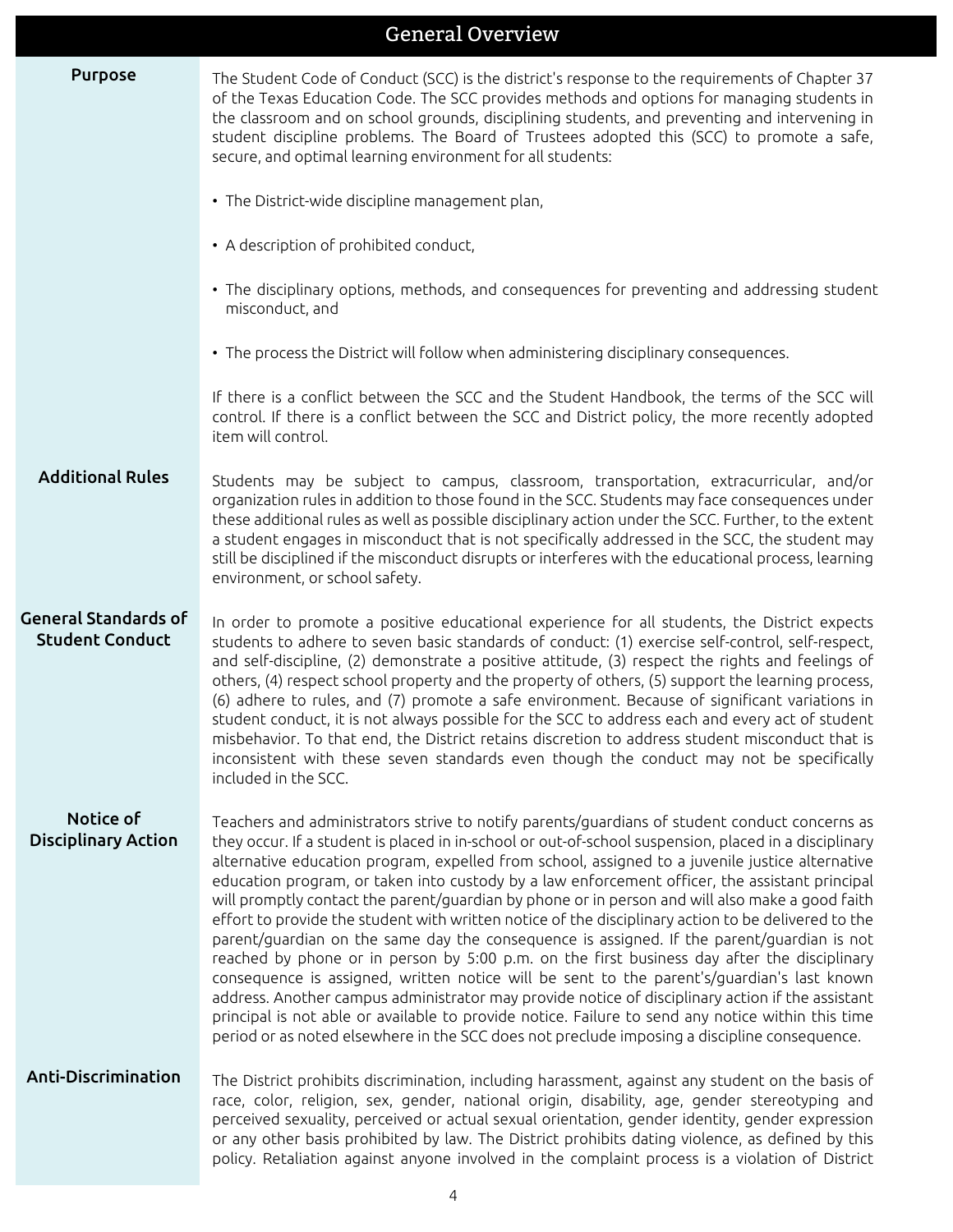|                                                               | policy and is prohibited. Inquiries concerning the application of Titles VI, VII, IX and Section 504<br>may be referred to the District Compliance Officer, Patricia Cortez at (915) 230-2033; Section<br>504 inquiries regarding students may be referred to Kelly L. Ball at (915) 230-2856.                                                                                                                                                                                                                                                                                                               |
|---------------------------------------------------------------|--------------------------------------------------------------------------------------------------------------------------------------------------------------------------------------------------------------------------------------------------------------------------------------------------------------------------------------------------------------------------------------------------------------------------------------------------------------------------------------------------------------------------------------------------------------------------------------------------------------|
| Discipline of<br><b>Students with</b><br><b>Special Needs</b> | While this Code of Conduct applies to all students, students who are eligible for services under<br>the Individuals with Disabilities Education Act (IDEA) or Section 504 of the Rehabilitation Act of<br>1973 are also subject to discipline in accordance with those laws. For more information about<br>those specific procedures, please contact Kelly Ball, Division Specialist, 6531 Boeing Dr. El Paso,<br>TX. 79925 (915) 230-2856. A student enrolled in a special education program may not be<br>disciplined for bullying, harassment, or making hit lists until an ARD meeting is conducted.     |
| <b>Discipline Appeals</b>                                     | Appeals of disciplinary measures should be directed to the student's teacher or campus<br>administrator, as described in local District policies FNG, FOC, or FOD as appropriate. Depending<br>on the disciplinary consequence assigned, different complaint procedures may apply. A copy of<br>the appropriate policy is available at the campus or central administration office or online at<br>http://pol.tasb.org/Home/Index/437. Timelines for filing appeals stated in the policy will be<br>enforced. Disciplinary consequences will not be delayed or deferred pending the outcome of an<br>appeal. |
| <b>Effect of Student</b><br>Withdrawal                        | Withdrawal from school after a student has been accused of a violation of the SCC will not<br>prevent the District from investigating the alleged violation and, if it is determined that a<br>violation did occur, assessing the appropriate disciplinary consequence and enforcing that<br>consequence should the student re-enroll in the District.                                                                                                                                                                                                                                                       |
|                                                               | Scope of the District's Disciplinary Authority                                                                                                                                                                                                                                                                                                                                                                                                                                                                                                                                                               |
| <b>General Authority</b>                                      | In addition to the disciplinary authority established for certain types of offenses as described<br>within the SCC, the District has general disciplinary authority over a student at the following                                                                                                                                                                                                                                                                                                                                                                                                          |
|                                                               | times:                                                                                                                                                                                                                                                                                                                                                                                                                                                                                                                                                                                                       |
|                                                               | • As provided in extracurricular or organization handbooks, by-laws, or constitutions                                                                                                                                                                                                                                                                                                                                                                                                                                                                                                                        |
|                                                               | • At any time during the school day                                                                                                                                                                                                                                                                                                                                                                                                                                                                                                                                                                          |
|                                                               | • During lunch periods, including those in which a student leaves the campus                                                                                                                                                                                                                                                                                                                                                                                                                                                                                                                                 |
|                                                               | • For any school-related misconduct, regardless of time or location                                                                                                                                                                                                                                                                                                                                                                                                                                                                                                                                          |
|                                                               | • For certain offenses committed within 300 feet of school property as measured from any<br>point on the school's real property boundary line                                                                                                                                                                                                                                                                                                                                                                                                                                                                |
|                                                               | • For certain offenses against other students and school employees, regardless of time or<br>location                                                                                                                                                                                                                                                                                                                                                                                                                                                                                                        |
|                                                               | • If the student is a registered sex offender                                                                                                                                                                                                                                                                                                                                                                                                                                                                                                                                                                |
|                                                               | • Other off campus conduct as permitted and defined by Chapter 37 of the Texas Education<br>Code, including cyberbullying                                                                                                                                                                                                                                                                                                                                                                                                                                                                                    |
|                                                               | • While attending any school-sponsored or school-related activity, regardless of time or location                                                                                                                                                                                                                                                                                                                                                                                                                                                                                                            |
|                                                               | • While on school property                                                                                                                                                                                                                                                                                                                                                                                                                                                                                                                                                                                   |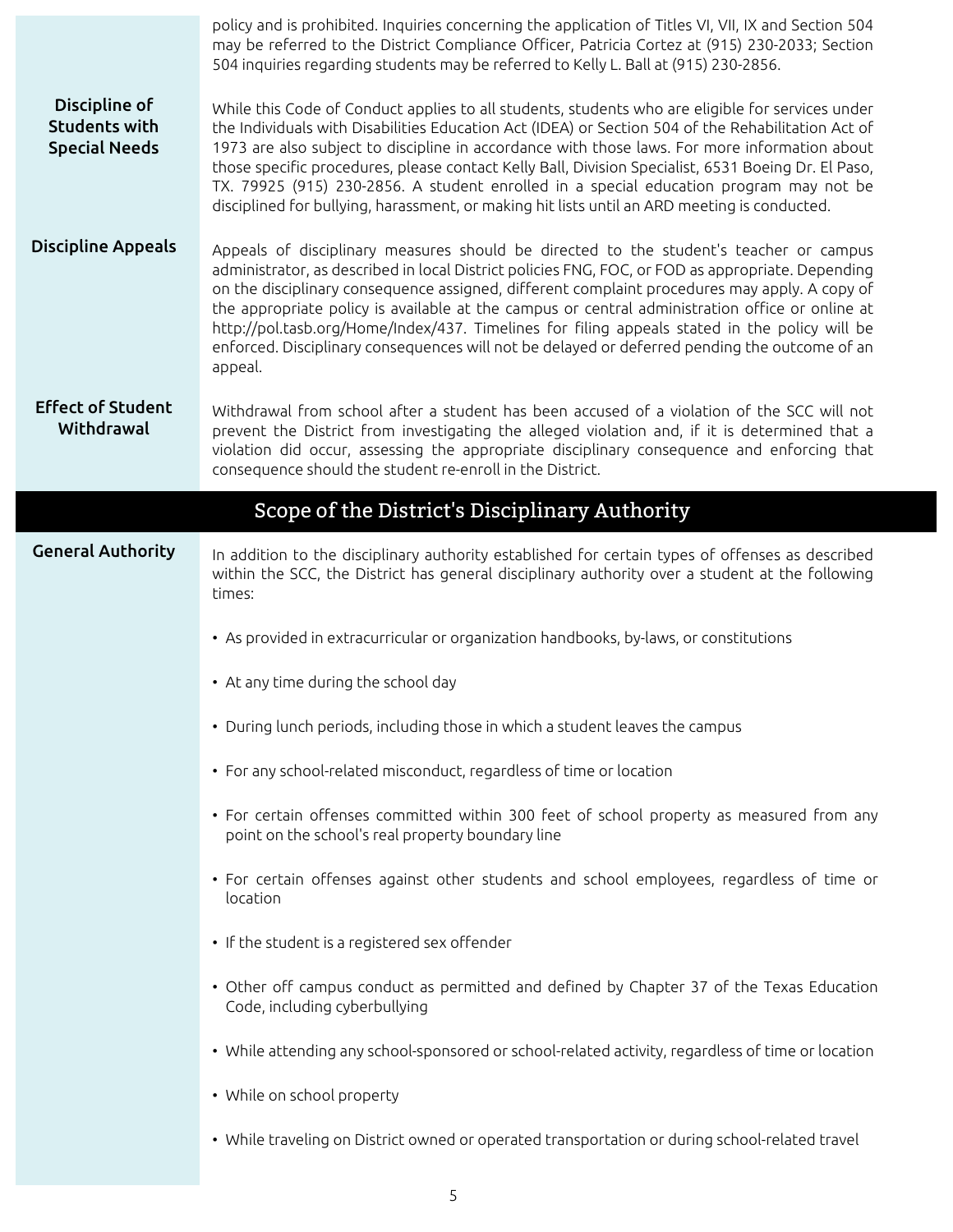| <b>Searches</b>                     | A student's clothing, personal property, electronic equipment, method of transportation, or<br>school property used by the student (such as lockers or desks) may be searched when there is<br>reasonable cause to believe the search will reveal articles or materials prohibited by the District.<br>Students are responsible for ensuring that any personal property, method of transportation, or<br>school property used by the student does not contain prohibited items. Students may be<br>disciplined for possession of prohibited items discovered during a search. For more information<br>about searches, please review the District's Student Handbook and local policy FNF.                                                                                                                                                                                                                                                                                                                                                                                                                                                                                                                                                                                                                                                                                                                                                                                                                                           |
|-------------------------------------|-------------------------------------------------------------------------------------------------------------------------------------------------------------------------------------------------------------------------------------------------------------------------------------------------------------------------------------------------------------------------------------------------------------------------------------------------------------------------------------------------------------------------------------------------------------------------------------------------------------------------------------------------------------------------------------------------------------------------------------------------------------------------------------------------------------------------------------------------------------------------------------------------------------------------------------------------------------------------------------------------------------------------------------------------------------------------------------------------------------------------------------------------------------------------------------------------------------------------------------------------------------------------------------------------------------------------------------------------------------------------------------------------------------------------------------------------------------------------------------------------------------------------------------|
| <b>Criminal Conduct</b>             | School administrators will report crimes as required by law and may contact local law<br>enforcement regarding suspected criminal activity. Certain acts of misconduct may constitute<br>criminal offenses in addition to violations of the SCC. Because school discipline is independent of<br>criminal proceedings, disciplinary consequences may not be postponed pending the outcome of<br>any criminal proceeding or affected by the outcome of any criminal proceeding.                                                                                                                                                                                                                                                                                                                                                                                                                                                                                                                                                                                                                                                                                                                                                                                                                                                                                                                                                                                                                                                       |
|                                     | Finally, as the District expects its students to adhere to certain standards of conduct, the District<br>also expects that parents of our students and other visitors will comply with the same standards<br>of conduct expected of students. Accordingly, a school administrator, resource officer, or school<br>district peace officer may refuse to allow a person to enter or may eject a person from any<br>property under the control of the school district if the person refuses to leave peaceably upon<br>request and 1) the person poses a substantial risk of harm to themselves or others or 2) is<br>behaving in a way that is inappropriate for a school setting. Such a removal is appropriate and<br>permissible if, prior to a person being removed from District property, 1) the school employee<br>issued a verbal warning that the behavior was inappropriate and could lead to the person's<br>removal of the individual and 2) the person persisted in the behavior. If the person's removal<br>results in a long-term prohibition from returning to school property, the term of the removal<br>cannot exceed two years. At the time of removal, the school district must make a record of the<br>verbal warning the person receives and must provide to the person a written explanation of the<br>appeal process. Until the Commissioner of Education adopts appeals procedures, any person<br>removed from District property may appeal such removal under Board policy FNG (Local) or (GF)<br>(Local). |
|                                     | Discipline Considerations & Techniques                                                                                                                                                                                                                                                                                                                                                                                                                                                                                                                                                                                                                                                                                                                                                                                                                                                                                                                                                                                                                                                                                                                                                                                                                                                                                                                                                                                                                                                                                              |
| <b>Discipline</b><br>Considerations | Using their professional judgment, District employees will consider a variety of factors when<br>administering disciplinary consequences and determining the duration of the consequence,<br>including but not limited to:                                                                                                                                                                                                                                                                                                                                                                                                                                                                                                                                                                                                                                                                                                                                                                                                                                                                                                                                                                                                                                                                                                                                                                                                                                                                                                          |

- legal requirements
- the age and grade level of the student
- the degree of severity and risk of danger
- the effect of the misconduct
- the frequency of the misconduct
- the possibility of disruption of the school environment
- the student's demeanor

When deciding to order a student to out-of-school suspension, DAEP placement, expulsion, or placement in JJAEP the District will consider: (1) self-defense (see definitions), (2) the student's intent (see definitions) or lack of intent at the time of the misconduct, (3) the student's disciplinary history, and (4) a disability that substantially impairs the student's capacity to appreciate the wrongfulness of the student's conduct to the extent required by state and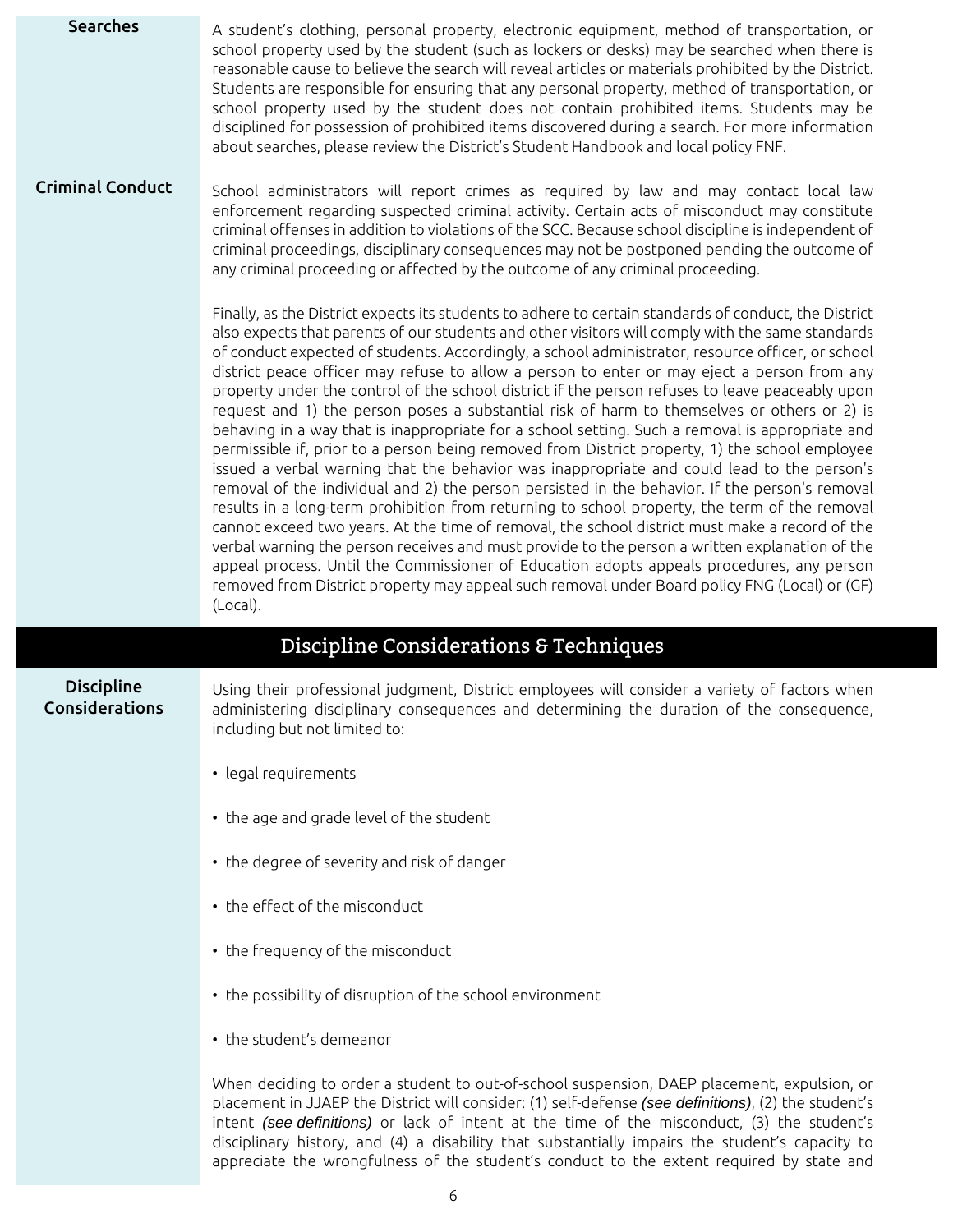federal law. These factors will be taken into consideration regardless of whether it is a discretionary or mandatory disciplinary consequence.

A student who, upon investigation, is found to be subject to bullying (see definitions) will not be disciplined on the basis of using reasonable self-defense (see definitions) in response to the bullying, as determined by the campus administration.

## Discipline Management Techniques

Discipline is designed to correct student behavior and encourage students to comply with school rules. The District may use any one or a combination of the following strategies or techniques to manage student behavior, prevent or intervene in discipline problems, or address violations of the SCC or campus or classroom rules:

- Assignment of school-related tasks, services, or duties
- Assignment to an alternate setting
- Behavior modification contracts or improvement plans
- Calming-down time
- Classroom based responses
- Confiscation of items
- Conflict resolution
- Consequences identified in co-curricular or extracurricular codes of conduct, constitutions, or by-laws
- Counseling
- Demerits or rewards
- Detention
- Disciplinary Alternative Education Program (DAEP)
- Expulsion
- Grade penalties as permitted by policy
- In-school suspension
- Loss or restriction of privileges, including participation or membership in co-curricular or extracurricular activities, seeking or holding honorary positions, or speaking at school activities
- Mentoring
- Mediation
- Other methods and consequences as stated in the SCC
- Out-of-school suspension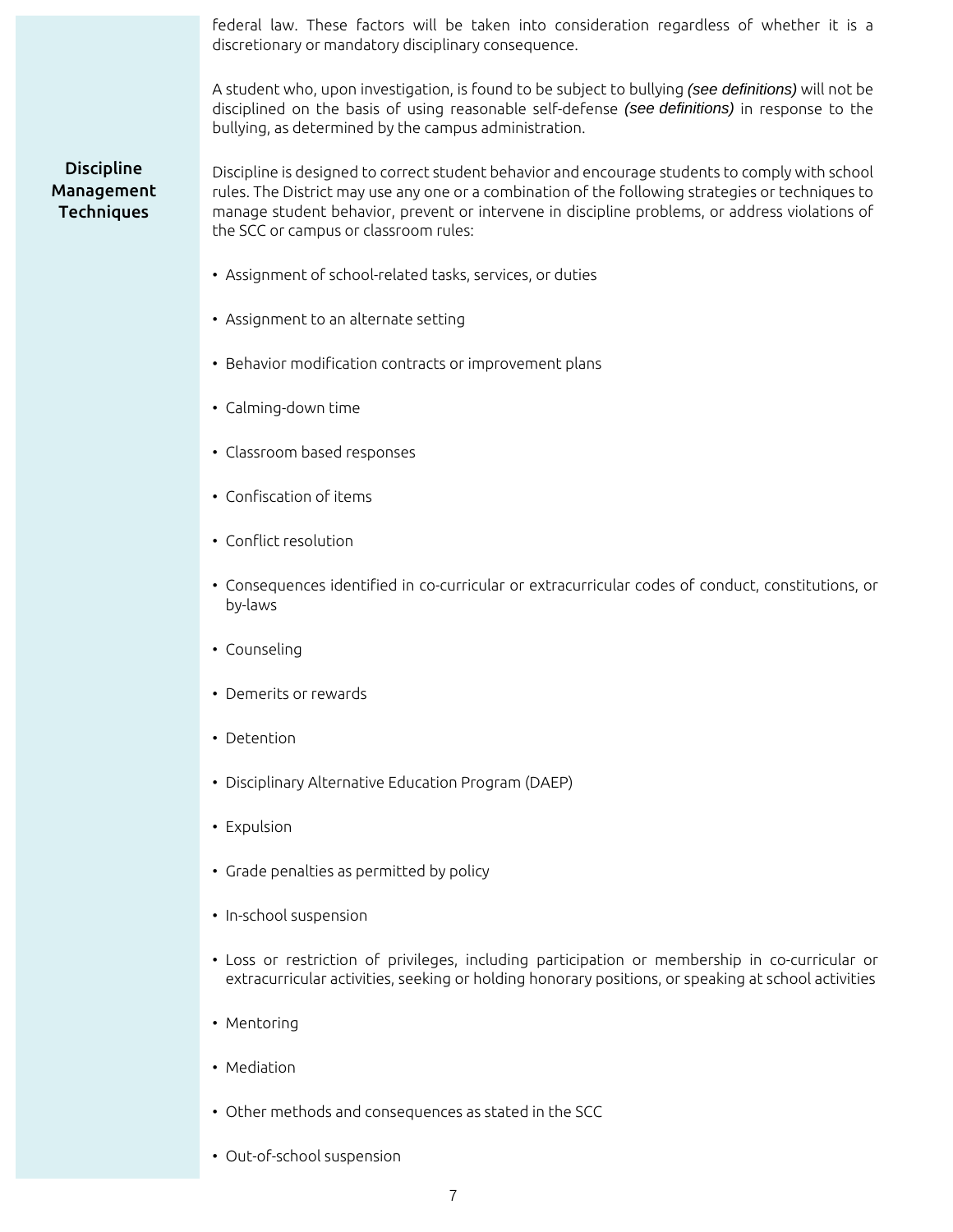- Parent conferences
- Parent outreach
- Peer mediation
- Peer mentoring
- Positive behavior interventions
- Referral to a school counselor/resource specialist
- Referral to student support team
- Removal from the classroom
- Restorative discipline practices
- Restorative justice
- Restitution or restoration
- Revocation of interdistrict transfer, as permitted by state law or local DOI Plan, if applicable
- Revocation of transportation privileges
- School probation
- Seating changes
- Sending the student to the office or other area
- Training in conflict management, social skills, managing emotions, and impulse control
- Transfer to a different classroom or campus
- Verbal correction

## General Types of Prohibited Conduct

#### Misconduct Involving **Others**

Misconduct identified in the list of prohibited behaviors below will result in the assignment of one or more "Discipline Management Techniques" if the behavior is committed at school, a school-sponsored or school-related activity, during school-related travel, while traveling on District owned or operated transportation, or when the District has "Disciplinary Authority" as described in the SCC.

- Adding any substance, whether harmful or not, without permission to any food or beverages belonging to, in the possession of, or meant to be consumed by another student or District employee, official, or volunteer
- Bullying, including cyberbullying (see definitions)
- Consensual hugging, touching, or other displays of affection that interfere with, detract from,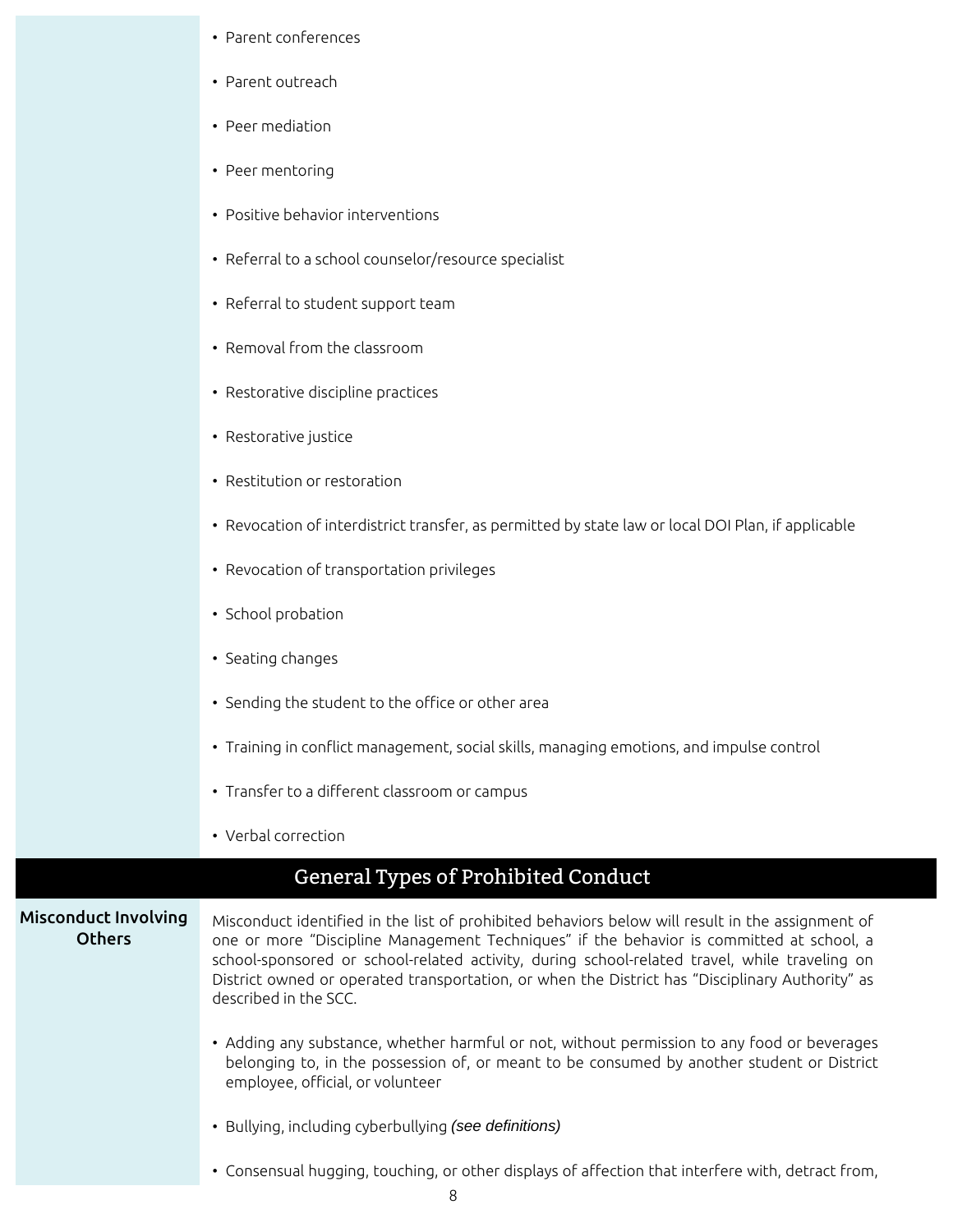or disrupt the school environment

- Engaging in conduct that can cause bodily injury (see definitions)
- Engaging in harassment (see definitions) toward another student or a District employee, official, or volunteer, including harassment based on race, color, religion, national origin, disability, sex, gender, or age, marital status, citizenship, military status, disability, genetic information, gender stereotyping, perceived sexuality, perceived or actual sexual orientation, gender identity, or gender expression
- Engaging in oral or written threats to cause harm or bodily injury (see definitions) to another student, a District employee, official, or volunteer, or school property, including threats made using the Internet or other technology resources at school. Students may be disciplined for threats made outside of school, including website or Internet postings, if the threat causes a material or substantial disruption at school or is reasonably forecast to cause one
- Engaging in physical, sexual, verbal, or emotional abuse as a means to harm, threaten, intimidate, or control another person in a current or past dating relationship
- Engaging in sexual harassment (see definitions) or sexual abuse
- Fighting (see definitions) or scuffling that may or may not result in physical pain, illness, or any impairment of a physical condition
- Forcing an unwilling person to act or not act or obtaining money or another object of value from an unwilling person through duress, threats, force, extortion, coercion, or blackmail
- Hazing (see definitions)
- Horseplay, roughhousing, and other playful behavior that, though not intended to harm, presents a reasonable risk of harm or threatens the safety of others
- Inappropriate verbal (oral or written), physical, or sexual contact toward another student or a District employee, official, or volunteer, regardless of whether it is consensual
- Name-calling, ethnic or racial slurs, or derogatory statements that school employees reasonably believe could substantially disrupt the school environment or incite violence
- Release or threaten to release intimate visual material of a minor or a student who is 18 years of age or older without the student's consent
- Retaliating against a student for (1) reporting either a violation of the SCC or bullying, or (2) participating in an investigation of a violation of the SCC or bullying
- Subjecting a student or District employee, official, or volunteer to physical harm, confinement or restraint
- Touching one's own private body parts in a sexual manner
- Wrongfully obtaining and using another person's identifying information or personal data without permission in order to mislead, defraud, or deceive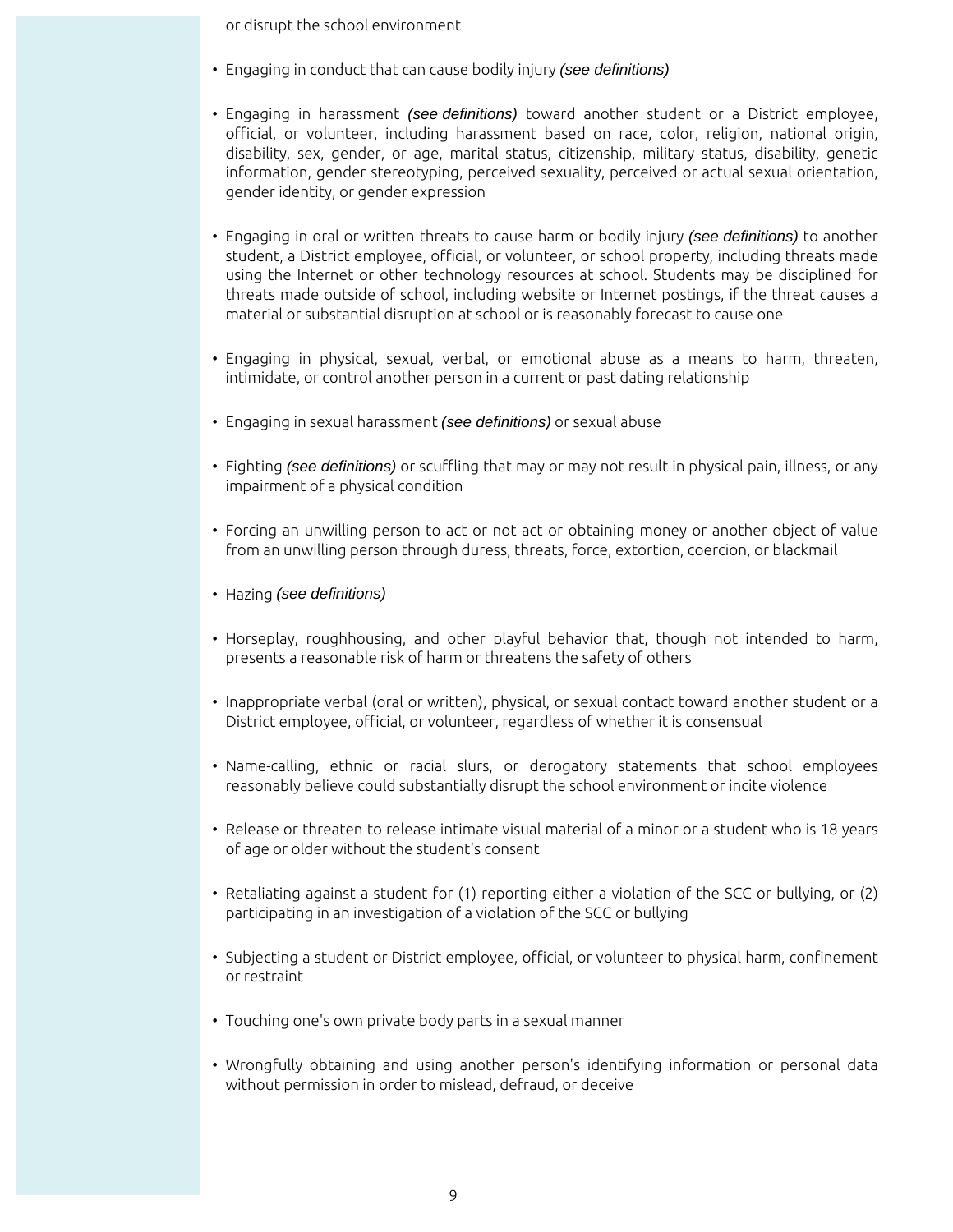Possessing, Using, Giving, Selling, or Buying Prohibited Items

- Ammunition, shells, bullets, or gunpowder
- Articles not generally considered to be weapons when the administrator determines that a danger exists or when used in a way that threatens or inflicts bodily injury to another

This provision will allow the District to utilize a range of disciplinary options for students who possess these knives, including suspension and DAEP removals. Knives with a blade 5½" or less This provision will allow the District to utilize a range of disciplinary options for students who possess these knives, including suspension and DAEP removals.

- CD or DVD players, cassette players, electronic games, MP3 players, stereo head sets, or other electronic equipment for other than approved use
- Electronic cigarettes (see definitions), electronic vaping devices, personal vaporizers, electronic nicotine delivery systems, or vials of liquid or other material for use in such devices
- Fake or "look-alike" weapons
- Fireworks or any other pyrotechnic device
- Hand instrument designed to cut or stab another by being thrown; dagger, including, but not limited to, a dirk, stiletto, or poniard; bowie knife; sword; or spear
- Knives
- Laser pointers (unauthorized use)
- "Look-alike" drugs or items attempted to be passed off as drugs, including non-prescription drugs, medications, or herbal or dietary supplements except as permitted by District policy
- Matches or a lighter
- Material, including published or electronic items, that promotes or encourages illegal behavior or could threaten school safety
- Material that is sexually-oriented, pornographic, obscene, or reveals a person's private body parts
- Pepper spray or other small chemical dispenser sold commercially for personal protection
- Poisons, caustic acids, or other materials that may be toxic to the human body
- Razor blades, box cutters, or chains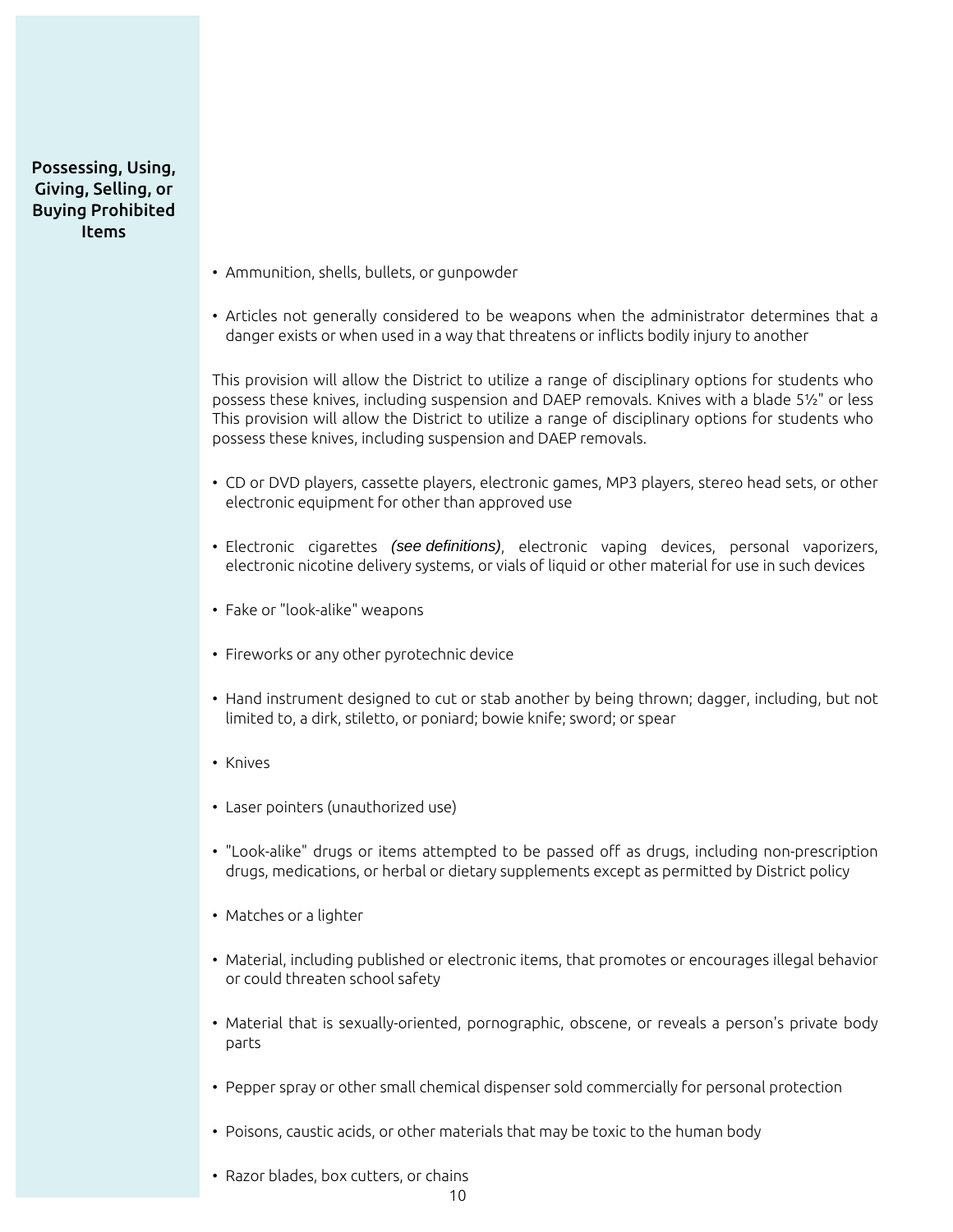|                           | • Smoke or stink bombs                                                                                                                                                                                                                                                                                                                                    |  |  |  |
|---------------------------|-----------------------------------------------------------------------------------------------------------------------------------------------------------------------------------------------------------------------------------------------------------------------------------------------------------------------------------------------------------|--|--|--|
|                           | • Tobacco products                                                                                                                                                                                                                                                                                                                                        |  |  |  |
|                           | • Using, displaying, or having in operational mode a paging device, cellular telephone, or<br>telecommunications device (see definitions) at school or school-sponsored or school-related<br>activities                                                                                                                                                   |  |  |  |
| <b>Misuse of Property</b> | • Attempting to start or starting a fire on or in any property owned, used, or controlled by a<br>student, the District, or District employees, officials, or volunteers that does not rise to the<br>level of arson or criminal mischief                                                                                                                 |  |  |  |
|                           | • Committing or assisting in a robbery, theft, or burglary that is not punishable as a felony                                                                                                                                                                                                                                                             |  |  |  |
|                           | • Damaging, destroying, or vandalizing property owned by others or the District                                                                                                                                                                                                                                                                           |  |  |  |
|                           | • Marking District property such as textbooks, lockers, furniture, or equipment with graffiti,<br>tagging, or by other means                                                                                                                                                                                                                              |  |  |  |
|                           | • Stealing from others, including the District                                                                                                                                                                                                                                                                                                            |  |  |  |
| Safety / Disruption       | • Discharging a fire extinguisher, pulling a fire alarm, calling 911, tampering with an Automated<br>External Defibrillator, or causing the sprinkler system to activate when there is no smoke, fire,<br>danger, or emergency                                                                                                                            |  |  |  |
|                           | • Engaging in misbehavior, actions, or demonstrations that substantially disrupt or materially<br>interfere with school activities or that give school officials reasonable cause to believe that<br>such conduct will substantially disrupt the school program, endanger others, or incite violence                                                      |  |  |  |
|                           | • Making false accusations or providing false statements concerning wrongful, unlawful,<br>inappropriate, or illegal conduct alleged to have been committed by another student or<br>District employee, official, or volunteer                                                                                                                            |  |  |  |
|                           | • Making or participating in false statements or hoaxes regarding school safety                                                                                                                                                                                                                                                                           |  |  |  |
|                           | • Making threats regarding school safety or harm to students and/or employees, regardless of<br>intent                                                                                                                                                                                                                                                    |  |  |  |
|                           | • Threatening to use or exhibit a firearm                                                                                                                                                                                                                                                                                                                 |  |  |  |
|                           | • Throwing objects that can cause bodily injury or property damage                                                                                                                                                                                                                                                                                        |  |  |  |
| <b>Technology</b>         | • Attempting to or successfully accessing or circumventing passwords or other security-related<br>information of the District, officials, volunteers, employees, or other students by any means                                                                                                                                                           |  |  |  |
|                           | • Attempting to or successfully altering, destroying, interrupting, intercepting, or disabling<br>District technology equipment, District data, the data of other users of the District's computer<br>system, or other networks connected to the District's system, including uploading or creating<br>computer viruses, worms, or other harmful material |  |  |  |
|                           | • Copying, downloading, reproducing, distributing, re-transmitting, re-displaying, or modifying<br>items from the District's website                                                                                                                                                                                                                      |  |  |  |
|                           | • Engaging in any of the above forms of technological misconduct outside of school when such                                                                                                                                                                                                                                                              |  |  |  |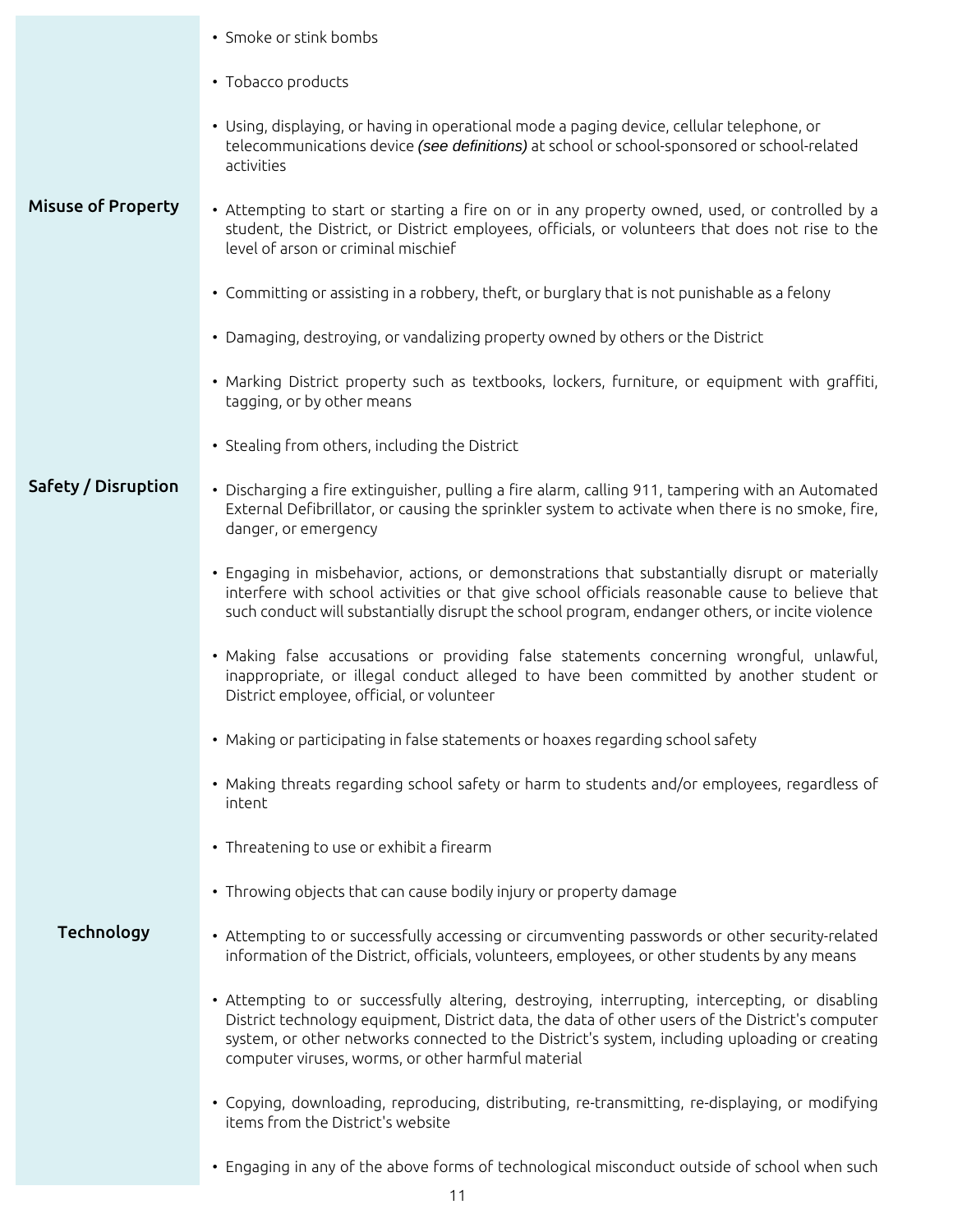conduct causes a material or substantial disruption at school as determined by school officials

- Making, participating in the making of, transmitting to another via an electronic device, or posting to the Internet a digital, video, or audio recording or image of an actual or simulated act that involves a crime or conduct prohibited by the Code of Conduct
- Sending, possessing, or posting electronic messages, videos, audio recordings, or images that are abusive, obscene, sexually oriented, harassing, threatening, intimidating, illegal, or that cause a material or substantial disruption at school, including cyberbullying (see definitions)
- Using any device or technology to copy or capture an image or the content of any District materials (such as tests or exams) without permission of a teacher or administrator
- Using any device or technology to record the voice or image of another in any way that disrupts the educational environment, invades the privacy of others, or without the prior consent of the individual being recorded
- Using any device or technology to record the voice or image of another to take, disseminate, transfer, circulate, exhibit, present, or share audio, images, video, or photos that reveal private parts of the body that are normally covered by clothing (aka sexting)
- Using email, websites, or electronic devices to engage in or encourage illegal conduct, violations of the SCC, or to threaten school safety
- Using the name, persona, or image of a student, District employee, or volunteer to create a web page or post one or more messages on a website without the other person's consent for purposes of harassing, intimidating, embarrassing, or threatening another
- NOTE: Students will not be disciplined for technological misconduct related to possessing items described above so long as the student (1) did not contribute to creation of the item in any way, (2) possessed it only after receiving the item unsolicited from another, (3) either promptly destroyed the item or reported it to a school employee as soon as possible, and (4) did not provide a copy, forward, or re-post the item to anyone other than law enforcement, a school employee, or the student's parent/guardian.

## Failure to Follow Rules

- Academic dishonesty, including cheating, copying the work of another, plagiarism, or unauthorized collaboration with another person in preparing an assignment
	- Attempting to or successfully evading, avoiding, or delaying questioning by a District employee or providing inaccurate information when questioned about possible violations of the SCC
	- Attempting to violate or assisting, encouraging, promoting, or attempting to assist another student in violating the Code of Conduct or help conceal any violation
	- Being insubordinate or otherwise failing to comply with lawful directives given by school personnel
	- Enticing or preventing another student from attending school, class, or a school activity the student is required to attend
	- Failure to comply with guidelines applicable to student speakers who are speaking at schoolsponsored or school-related events
	- Failure to ensure that personal property, mode of transportation, or school property used by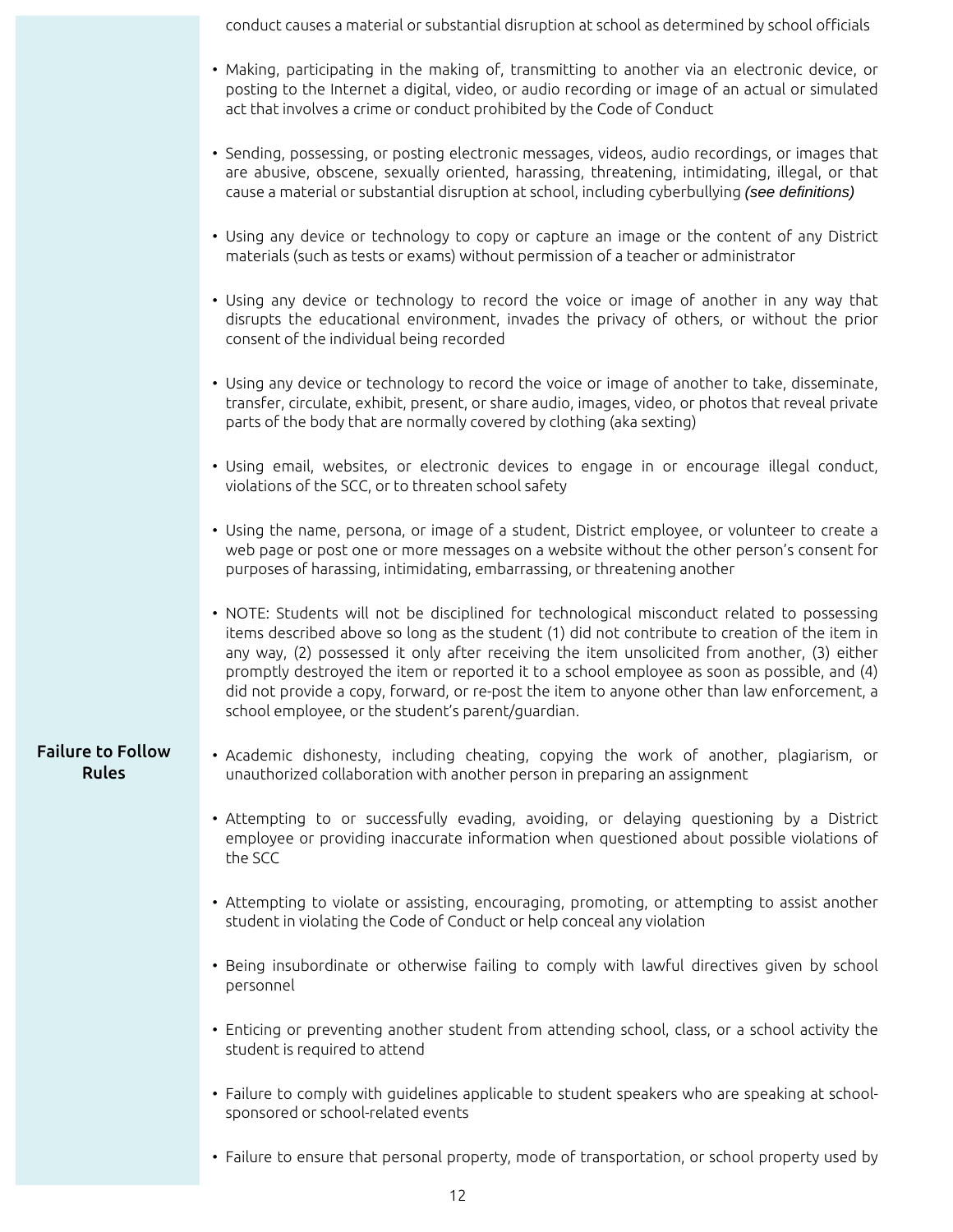|                            | the student does not contain prohibited items                                                                                                                                                                                                                                                                    |  |  |  |  |
|----------------------------|------------------------------------------------------------------------------------------------------------------------------------------------------------------------------------------------------------------------------------------------------------------------------------------------------------------|--|--|--|--|
|                            | • Failing to immediately report to a school employee knowledge of a device, object, substance,<br>or event that could cause harm to self or others                                                                                                                                                               |  |  |  |  |
|                            | • Failing to provide proper identification upon request of a District employee                                                                                                                                                                                                                                   |  |  |  |  |
|                            | • Leaving class, the campus, or school events without permission                                                                                                                                                                                                                                                 |  |  |  |  |
|                            | • Skipping school or class without the District's or parent/guardian's permission                                                                                                                                                                                                                                |  |  |  |  |
|                            | • Unexcused tardiness to class                                                                                                                                                                                                                                                                                   |  |  |  |  |
|                            | • Violating dress and grooming criteria                                                                                                                                                                                                                                                                          |  |  |  |  |
|                            | • Violating other campus or classroom rules for behavior or district policies                                                                                                                                                                                                                                    |  |  |  |  |
|                            | • Violating policies or rules for computer use, Internet access, technology, or other electronic<br>communications or imaging devices                                                                                                                                                                            |  |  |  |  |
|                            | • Violating rules for conduct on school owned or operated transportation                                                                                                                                                                                                                                         |  |  |  |  |
|                            | • Violating rules for operating or parking a motor vehicle on school property                                                                                                                                                                                                                                    |  |  |  |  |
|                            | • Violating the District's medications policy regarding prescription and over-the-counter drugs                                                                                                                                                                                                                  |  |  |  |  |
| <b>Other Misconduct</b>    | · Falsifying, altering, forging, or destroying school records, passes, other school-related<br>documents, or documents presented to District employees                                                                                                                                                           |  |  |  |  |
|                            | • Gambling or betting money or other things of value                                                                                                                                                                                                                                                             |  |  |  |  |
|                            | • Inappropriate exposure of a student's private body parts which are ordinarily covered by<br>clothing, including through such acts as mooning, streaking, or flashing                                                                                                                                           |  |  |  |  |
|                            | • Loitering in unauthorized areas                                                                                                                                                                                                                                                                                |  |  |  |  |
|                            | • Taking one or more steps toward violating the SCC even if the student fails to complete the<br>intended misconduct                                                                                                                                                                                             |  |  |  |  |
|                            | • Using profanity, vulgar language, or obscene gestures                                                                                                                                                                                                                                                          |  |  |  |  |
|                            | Removal from District Transportation                                                                                                                                                                                                                                                                             |  |  |  |  |
| <b>Reasons for Removal</b> | Appropriate student behavior is essential to the safe operation of District transportation.<br>Students must comply with the expectations of the SCC while using District transportation. In<br>addition to compliance with the SCC, students are expected to comply with the following<br>transportation rules: |  |  |  |  |
|                            | • Enter and exit transportation in an orderly manner at the designated stop                                                                                                                                                                                                                                      |  |  |  |  |
|                            | • Remain seated in designated seats facing forward                                                                                                                                                                                                                                                               |  |  |  |  |
|                            | • Keep aisles clear of books, bags, instruments, feet, or other obstructions                                                                                                                                                                                                                                     |  |  |  |  |
|                            |                                                                                                                                                                                                                                                                                                                  |  |  |  |  |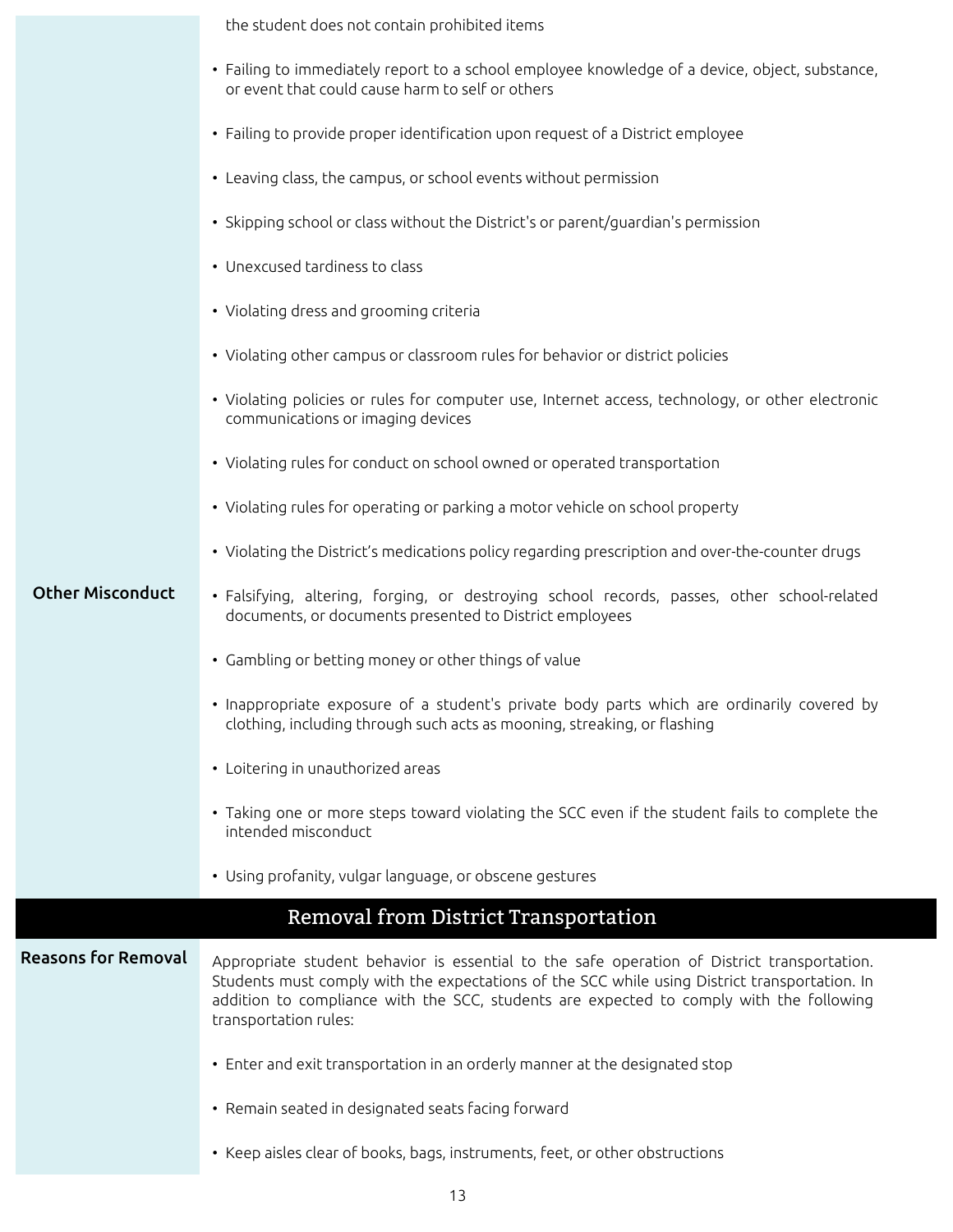|                                    | • Comply with lawful directives issued by the driver                                                                                                                                                                                                                                                                                                                                                                                                                                                                                                                                                                                                                                        |
|------------------------------------|---------------------------------------------------------------------------------------------------------------------------------------------------------------------------------------------------------------------------------------------------------------------------------------------------------------------------------------------------------------------------------------------------------------------------------------------------------------------------------------------------------------------------------------------------------------------------------------------------------------------------------------------------------------------------------------------|
|                                    | • Follow the driver's rules for food or beverages                                                                                                                                                                                                                                                                                                                                                                                                                                                                                                                                                                                                                                           |
|                                    | • Do not extend any body part, clothing, or other article outside of the transportation                                                                                                                                                                                                                                                                                                                                                                                                                                                                                                                                                                                                     |
|                                    | • Keep hands, feet, other body parts, or objects to yourself                                                                                                                                                                                                                                                                                                                                                                                                                                                                                                                                                                                                                                |
|                                    | • Refrain from making loud or distracting noises                                                                                                                                                                                                                                                                                                                                                                                                                                                                                                                                                                                                                                            |
|                                    | • Do not obstruct the driver's view                                                                                                                                                                                                                                                                                                                                                                                                                                                                                                                                                                                                                                                         |
|                                    | • Students are required to have a pass, issued by the school, and must be shown to the bus<br>driver each time the student boards the bus. Students without a bus pass are reported to the<br>principal. Three reports to the principal will result in losing bus privileges and can only be<br>reinstated by the principal                                                                                                                                                                                                                                                                                                                                                                 |
|                                    | • Do not throw objects inside the transportation or out of the windows or doors                                                                                                                                                                                                                                                                                                                                                                                                                                                                                                                                                                                                             |
|                                    | • Students who do not comply with the transportation regulations will be reported to the<br>campus administration using a Student Discipline Action Form. Students who disregard the<br>posted bus rules or violate the SCC may be suspended from bus privileges and other<br>disciplinary action                                                                                                                                                                                                                                                                                                                                                                                           |
|                                    | • Do not mark, deface, destruct, or tamper with seats, windows, emergency doors, or other<br>equipment                                                                                                                                                                                                                                                                                                                                                                                                                                                                                                                                                                                      |
| <b>Procedure for</b><br>Removal    | A driver of District owned or operated transportation may send a student to the administrator's<br>office to maintain discipline during transport to or from school or a school-sponsored or school-<br>related activity, to enforce the transportation rules, or when the student engages in behavior<br>that violates the SCC. The administrator may use one or more discipline management<br>techniques to address the behavior, which may include temporarily suspending or permanently<br>revoking school transportation privileges.                                                                                                                                                   |
|                                    | The student will be informed of the reason for suspension or revocation of transportation<br>privileges and will be given the opportunity to respond before the administrator's decision is<br>final. Suspension of transportation privileges does not excuse a student from attending school.<br>It is the responsibility of the parent/guardian and/or student to make alternate transportation<br>arrangements to and from school.                                                                                                                                                                                                                                                       |
|                                    | Removal from Classroom by Teacher                                                                                                                                                                                                                                                                                                                                                                                                                                                                                                                                                                                                                                                           |
| <b>Ordinary Teacher</b><br>Removal | A teacher may send a student to the office to maintain discipline in the classroom or when the<br>student engages in behavior that violates the SCC. The teacher must follow establised campus<br>procedures for sending students to the office and submit a Student Discipline Action Form. For<br>these informal removals, the assistant principal will use one of more discipline management<br>techniques to address and improve the student's behavior before returning the student to the<br>classroom. If the student's behavior does not improve, the assistant principal will employ other<br>discipline techniques or progressive interventions to improve the student's conduct. |
| <b>Formal Teacher</b><br>Removal   | A teacher may remove a student from class when:                                                                                                                                                                                                                                                                                                                                                                                                                                                                                                                                                                                                                                             |
|                                    | • The student's behavior has been documented by the teacher as repeatedly interfering with<br>the teacher's ability to teach or with the learning of other students; or                                                                                                                                                                                                                                                                                                                                                                                                                                                                                                                     |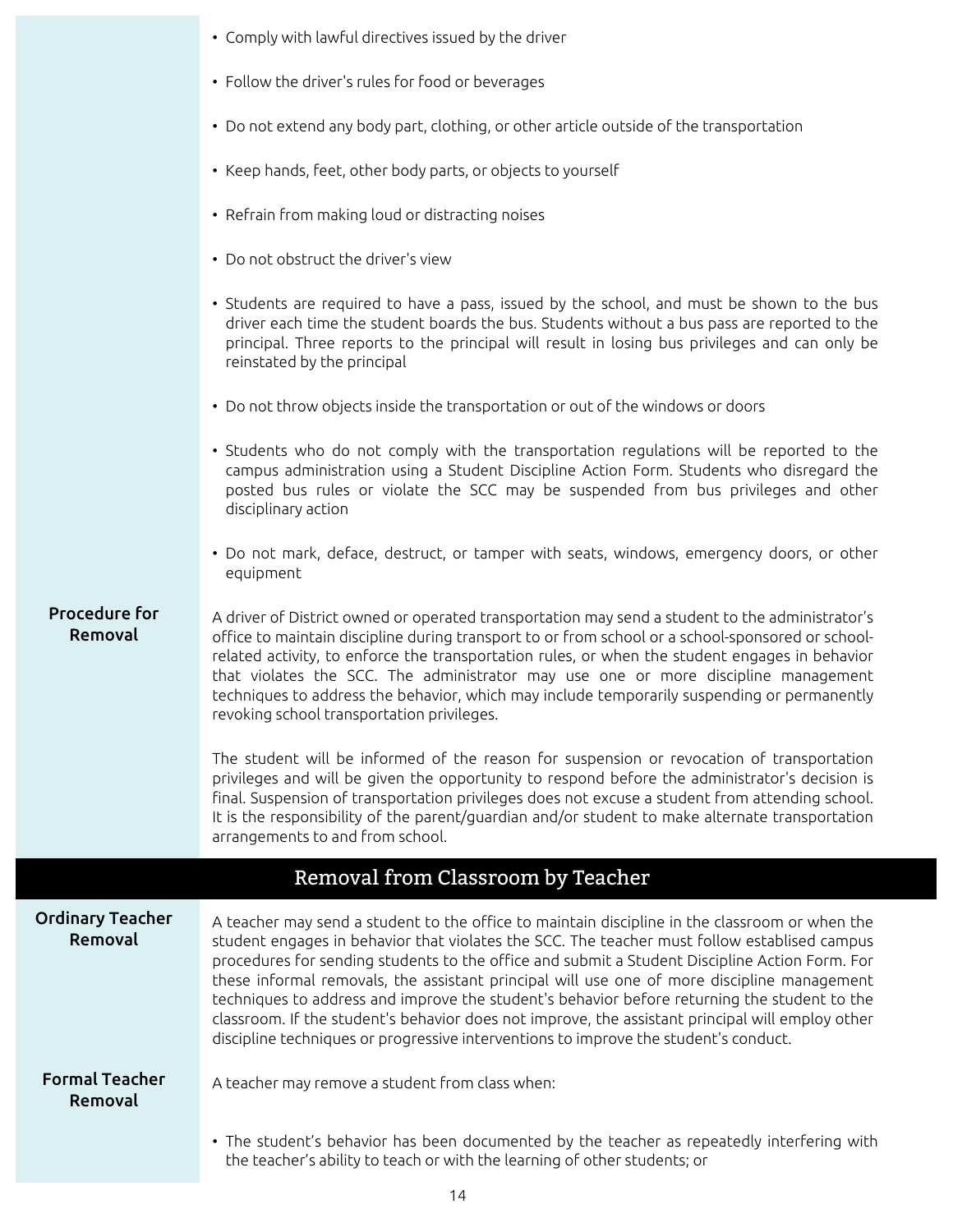|                                                 | • The behavior is so unruly, disruptive, or abusive that it seriously interferes with the teacher's<br>ability to teach or with the learning of other students.                                                                                                                                                                                                                                                                                                                                                                                                       |
|-------------------------------------------------|-----------------------------------------------------------------------------------------------------------------------------------------------------------------------------------------------------------------------------------------------------------------------------------------------------------------------------------------------------------------------------------------------------------------------------------------------------------------------------------------------------------------------------------------------------------------------|
|                                                 | A teacher must remove a student from class if the student engages in conduct that requires or<br>permits DAEP placement or expulsion under the Texas Education Code, in which case the<br>procedures for DAEP placement or expulsion will apply.                                                                                                                                                                                                                                                                                                                      |
| <b>Placement During</b><br>Removal              | When a teacher utilizes a formal removal of the student from the classroom, the administrator<br>may place the student in: (1) another appropriate classroom, (2) in-school suspension, (3) out-of-<br>school suspension, or (4) DAEP.                                                                                                                                                                                                                                                                                                                                |
| <b>Procedures for</b><br><b>Teacher Removal</b> | No later than three school days after a teacher has formally removed a student from class, an<br>administrator will schedule a conference with the principal or other administrator, the student's<br>parent/guardian, the student, and the teacher. At the conference, the student will be provided<br>an explanation of the basis for removal and be given an opportunity to respond. After the<br>conference, the principal or designee will render a discipline decision and inform the student<br>and parent/guardian of the consequences.                       |
| Return to the<br>Classroom                      | If the teacher removed the student from class because the student engaged in assault resulting<br>in bodily injury, aggravated assault, sexual assault, or aggravated sexual assault against the<br>teacher, the student may not be returned to the teacher's class without the teacher's consent. In<br>other cases where the teacher initiates a formal removal, the student may only be returned to<br>the teacher's class without the teacher's consent if the Placement Review Committee<br>determines that the teacher's class is the best or only alternative. |
|                                                 | In-School Suspension (ISS)                                                                                                                                                                                                                                                                                                                                                                                                                                                                                                                                            |
| <b>Reasons for ISS</b>                          | Students may be placed in ISS for any misconduct listed in any category of the SCC. No student<br>prior to the third grade shall be suspended, placed into a disciplinary alternative setting, or<br>expelled, except as required by law. Disciplinary actions that remove students from their school<br>setting shall be used as a last resort for other elementary students in third through fifth grade.<br>See Board Policy FO (Local).                                                                                                                           |
| <b>Procedure for ISS</b>                        | The student will be informed of the reason for placement in ISS and be given an opportunity to<br>respond before the administrator's decision is final. While in ISS the student will complete<br>assignments from his or her teacher(s).                                                                                                                                                                                                                                                                                                                             |
|                                                 | Out-of-School Suspension (OSS)                                                                                                                                                                                                                                                                                                                                                                                                                                                                                                                                        |
| <b>Reasons for OSS</b>                          | Students may be suspended from school for any misconduct listed in any category of the SCC.<br>No student shall be sent home without a proper discipline referral. No student prior to third<br>grade shall be suspended, placed into a disciplinary alternative setting, or expelled, except as<br>required by law. Disciplinary actions that remove students from their school setting shall be<br>used as a last resort for other elementary students in third through fifth grade. See Board Policy<br>FO (Local).                                                |
| <b>Procedure for OSS</b>                        | The student will be informed of the reason for out-of-school suspension and be given an<br>opportunity to respond before the administrator's decision is final. While the student is<br>suspended, the administrator may place restrictions on the student's participation in school-<br>sponsored or school-related activities. Students may be suspended for a maximum of three<br>school days.                                                                                                                                                                     |
| <b>Assignments During</b><br><b>OSS</b>         | The student will be required to complete all class assignments, homework, tests, and other<br>academic work covered during the suspension. The student will have the opportunity to receive<br>full credit for completed academic work when submitted in a timely manner and in accordance<br>with the teacher or administrator's instructions.                                                                                                                                                                                                                       |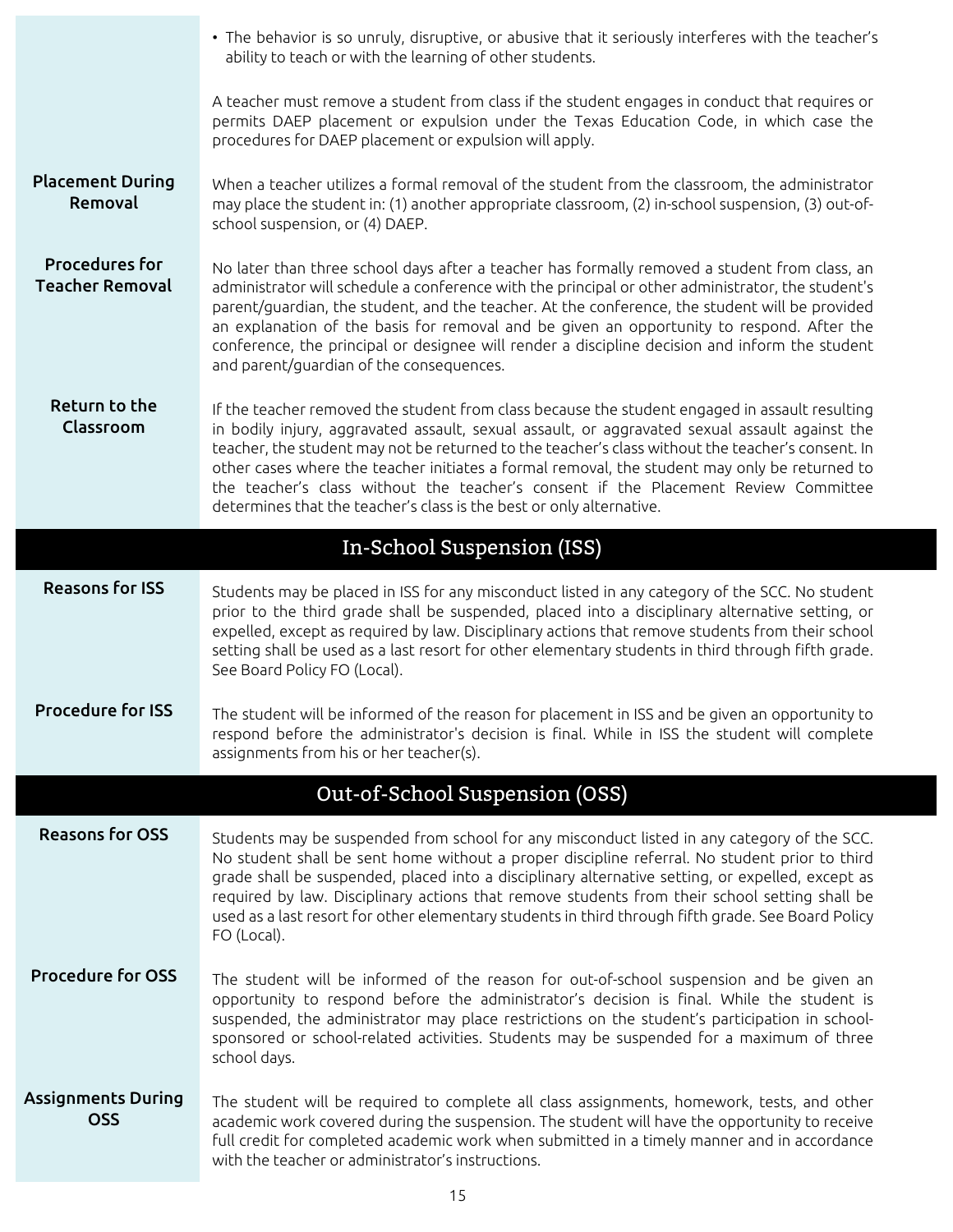| <b>Grade Level</b><br>Restriction                        | A student who is in second grade or younger cannot receive an out-of-school suspension unless,<br>while at school or at a school-sponsored activity, the student engages in conduct that contains<br>the elements of an offense related to weapons or a violent offense, or unless the student<br>engages in selling, giving, or delivering to another person or possessing, using, or being under<br>the influence of marijuana or a controlled substance, a dangerous drug, or an alcoholic<br>beverage. |
|----------------------------------------------------------|------------------------------------------------------------------------------------------------------------------------------------------------------------------------------------------------------------------------------------------------------------------------------------------------------------------------------------------------------------------------------------------------------------------------------------------------------------------------------------------------------------|
|                                                          | Disciplinary Alternative Education Program (DAEP)                                                                                                                                                                                                                                                                                                                                                                                                                                                          |
| <b>Reasons for</b><br><b>Mandatory DAEP</b><br>Placement | <b>School-Related.</b> A student must be placed in DAEP for any of the following misconduct if<br>committed while on school property, within 300 feet of school property as measured from any<br>point on the school's real property boundary line, or while attending a school-sponsored or<br>school-related activity on or off school property:                                                                                                                                                         |
|                                                          | . Commits an assault (see definitions) resulting in bodily injury (see definitions) against another.                                                                                                                                                                                                                                                                                                                                                                                                       |
|                                                          | • Commits a serious act or offense while under the influence of an alcoholic beverage if the<br>conduct is not punishable as a felony.                                                                                                                                                                                                                                                                                                                                                                     |
|                                                          | • Engages in conduct punishable as a felony.                                                                                                                                                                                                                                                                                                                                                                                                                                                               |
|                                                          | • Sells, gives, delivers, possesses, uses, or is under the influence of marijuana, a controlled<br>substance (see definitions), a dangerous drug (see definitions), or an alcoholic beverage in any<br>amount not punishable as a felony.                                                                                                                                                                                                                                                                  |
|                                                          | • Engages in criminal mischief if the damage is greater than \$750.                                                                                                                                                                                                                                                                                                                                                                                                                                        |
|                                                          | • Engages in expellable conduct if the student is between six and nine years of age.                                                                                                                                                                                                                                                                                                                                                                                                                       |
|                                                          | • Engages in a federal firearm offense if the student is six years of age or younger.                                                                                                                                                                                                                                                                                                                                                                                                                      |
|                                                          | · Engages in indecent exposure (see definitions).                                                                                                                                                                                                                                                                                                                                                                                                                                                          |
|                                                          | • Engages in an offense relating to abusable volatile chemicals (see definitions).                                                                                                                                                                                                                                                                                                                                                                                                                         |
|                                                          | · Engages in public lewdness (see definitions).                                                                                                                                                                                                                                                                                                                                                                                                                                                            |
|                                                          | • Possesses, other than on his or her person, or uses a firearm or club (see definitions) as defined<br>by state law. Note: Possession of a firearm as defined by federal law is an expellable offense.                                                                                                                                                                                                                                                                                                    |
|                                                          | • Possesses or uses a deadly weapon (see definitions).                                                                                                                                                                                                                                                                                                                                                                                                                                                     |
|                                                          | • Possesses, other than on his or her person, or uses a knife with a blade over 51/2".                                                                                                                                                                                                                                                                                                                                                                                                                     |
|                                                          | • Sells, gives, delivers, possesses, uses, or is under the influence of marijuana, a controlled<br>substance (see definitions), a dangerous drug (see definitions), or an alcoholic beverage (see<br>definitions) in any amount not punishable as a felony.                                                                                                                                                                                                                                                |
|                                                          | • Sells, gives, delivers, possesses, uses, or is under the influence of designer drugs, synthetic<br>marijuana, synthetic cannabinoids (such as K2 or spice), stimulants (such as bath salts), or<br>analogs of any drug in any form, regardless of whether currently scheduled or classified as an<br>illegal drug under state or federal law and regardless of whether the substance is legally sold<br>or marketed as "herbal incense," "potpourri," "bath salts," or "not for human consumption."      |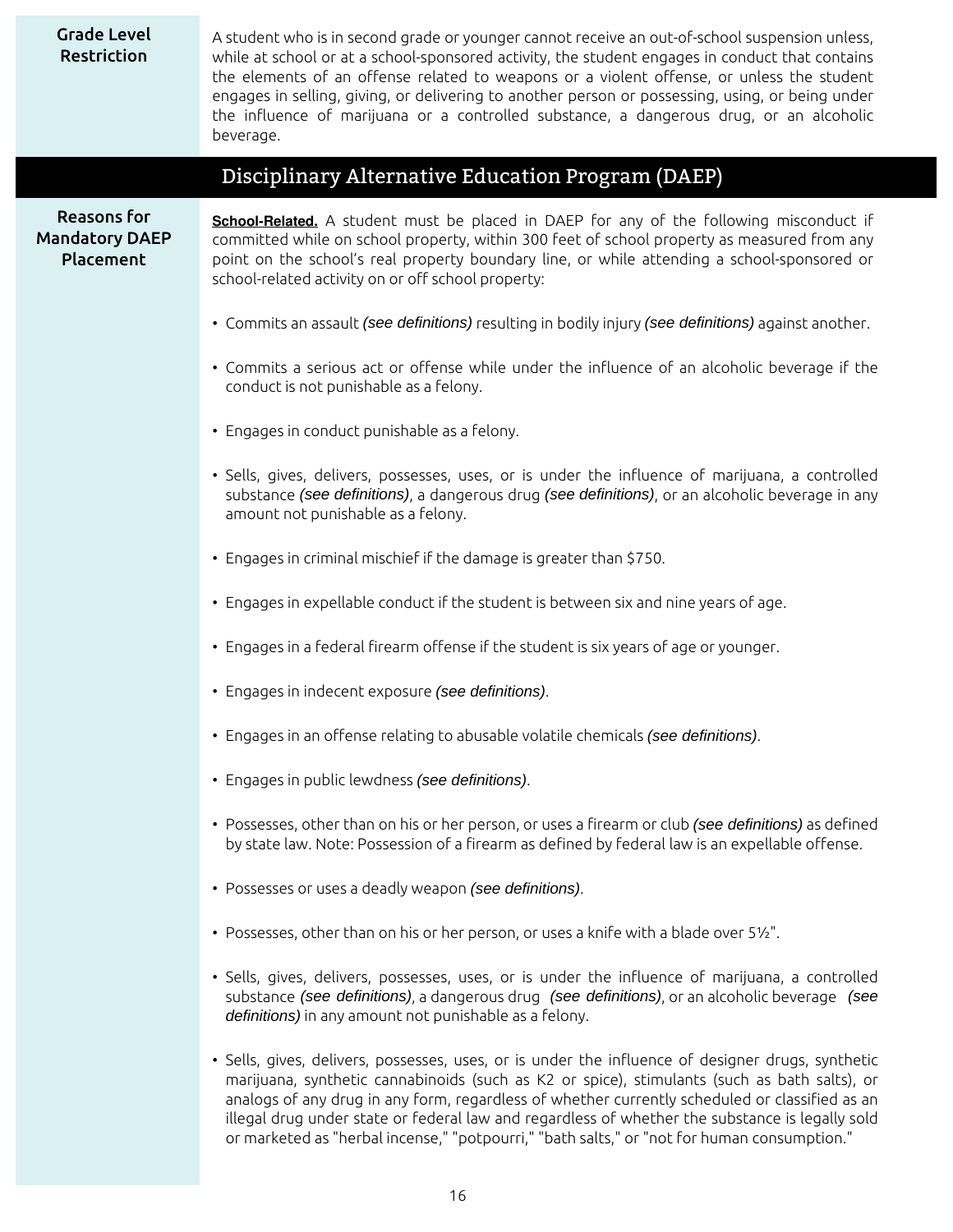**Off-Campus.** A student must be placed in DAEP for engaging in a Title 5 (see definitions) felony offense or aggravated robbery while off-campus and not in attendance at a school-sponsored or school-related activity if:

- A court or jury finds the student engaged in delinquent conduct, or
- The student receives deferred prosecution,
- The Superintendent or Superintendent's designee has a reasonable belief that the student has engaged in conduct defined as either a Title V felony offense or aggravated robbery (as defined in the Penal Code).

**Regardless of Location.** A student must be placed in DAEP if the student engages in the following misconduct, regardless of whether the conduct occurred on or off campus:

- Is a registered sex offender (see definitions) under court supervision, probation, community supervision, or parole.
- Is involved with a criminal street gang (see definitions) or encourages, solicits, recruits, enables, or causes another to become a member of a criminal street gang.
- Is involved with a public school fraternity, sorority, secret society, or gang (see definitions), including participating as a member or pledge, or soliciting another person to become a member or pledge.
- Issues a false alarm or report (see definitions) or a terroristic threat (see definitions) involving a public school.
- Retaliates (see definitions) against any school employee.

Students who are: (1) convicted of continuous sexual abuse of a young child or children; or (2) convicted, receive deferred adjudication or deferred prosecution, been found to have engaged in delinquent conduct or conduct in need of supervision, or been placed on probation for either sexual assault or aggravated sexual assault against another student assigned to the same campus at the time the offense occurred will be placed in DAEP (or JJAEP as appropriate) on the request of the victim's parents if the victim student does not wish to transfer, and there is only one campus serving that grade level. Placement in this circumstance may be for any length of time considered necessary.

#### Reasons for Discretionary DAEP Placement

**School-Related.** A student may be placed in DAEP for any of the following misconduct if committed while on school property, within 300 feet of school property as measured from any point on the school's real property boundary line, or while attending a school-sponsored or school-related activity on or off school property:

- Abusing the student's own prescription drug or using it in a way other than prescribed; giving, buying, or selling a prescription drug; possessing, using, or being under the influence of another person's prescription drug.
- Committing any offense included in the list of "General Types of Prohibited Misconduct" in this SCC.
- Engaging in persistent (see definitions) misbehavior that violates this SCC.
- Offering to sell or buy any amount of marijuana, a controlled substance (see definitions), a dangerous drug (see definitions), an abusable volatile chemical (see definitions), a prescription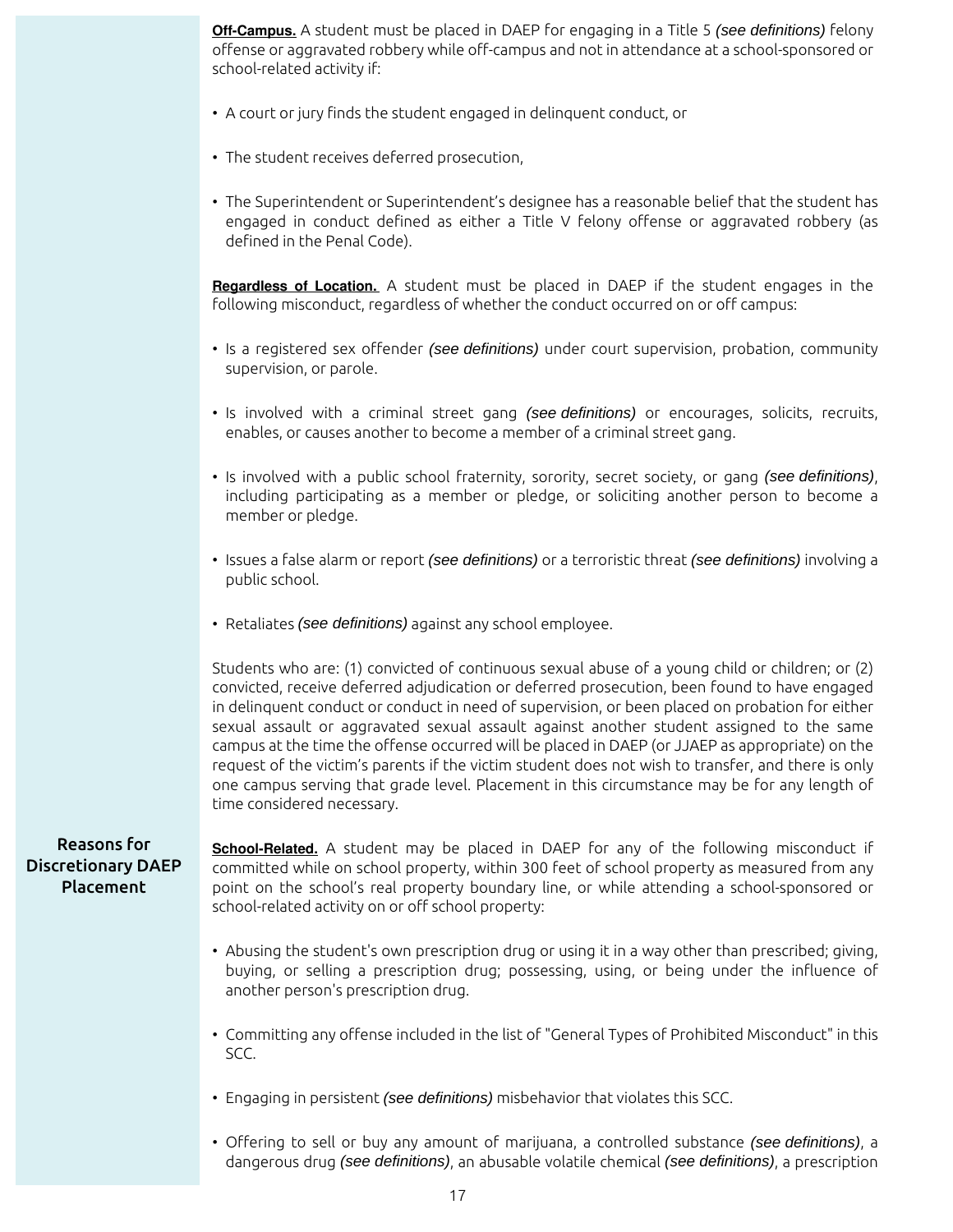drug, or an alcoholic beverage (see definitions).

- Possessing, giving, buying, or selling less than a useable amount of stems, seeds, or other pieces of marijuana.
- Possessing, using, selling, buying, or giving paraphernalia (see definitions) related to any prohibited substance, including but not limited to marijuana, a controlled substance, a dangerous drug, or an alcoholic beverage.
- Preparing a hit list (see definitions).

**Off-Campus.** A student may be placed in DAEP for engaging in the following misconduct while off-campus and not in attendance at a school-sponsored or school-related activity:

- The administrator has a reasonable belief that the student engaged in conduct punishable as a felony (other than aggravated robbery or a Title 5 felony), and the student's continued presence in the regular classroom is a threat to the safety of others or is detrimental to the educational process.
- Off-campus conduct for which DAEP placement is required by state law when the administrator does not learn of the conduct until more than a year passes after the conduct occurred.

**Regardless of Location.** A student may be placed in DAEP if the student engages in the following misconduct, regardless of whether the conduct occurred on or off campus:

- A student may be placed in DAEP if the student is a registered sex offender (see definitions) who is not under any form of court supervision.
- Engages in bullying (see definitions) that encourages a student to commit or attempt to commit suicide; incites violence against a student through group bullying.
- Releases or threatens to release intimate visual material of a minor or a student who is 18 years of age or older without the student's consent.

#### Emergency DAEP Placement An administrator may order an emergency DAEP placement if the student has been so unruly, disruptive, or abusive that it seriously interferes with the teacher's ability to teach the class, the learning of other students, or the operation of a school-related or a school-sponsored activity. The reason for emergency placement must also be a reason for which DAEP placement could be ordered on a non-emergency basis. At the time of the emergency placement, the student will be told the reason for the action.

No later than the tenth day after the date of emergency DAEP placement, the student will be given a conference as required for regular placement in DAEP; see below.

### Procedure for DAEP Placement

**Conference.** No later than three school days after the student is removed from class, a campus administrator will schedule a conference with the principal or other appropriate administrator, the student's parent/guardian, and the student. At the conference, the administrator will explain the allegations against the student, inform the student of the basis for the proposed DAEP placement, and give the student an opportunity to explain his or her version of the incident. The District may conduct the conference and make a discipline decision regardless of whether the student or the student's parent/guardian attends if the District made reasonable attempts to have them attend.

If during the term of DAEP placement the student engages in additional misconduct, additional conferences may be conducted and additional discipline may be imposed.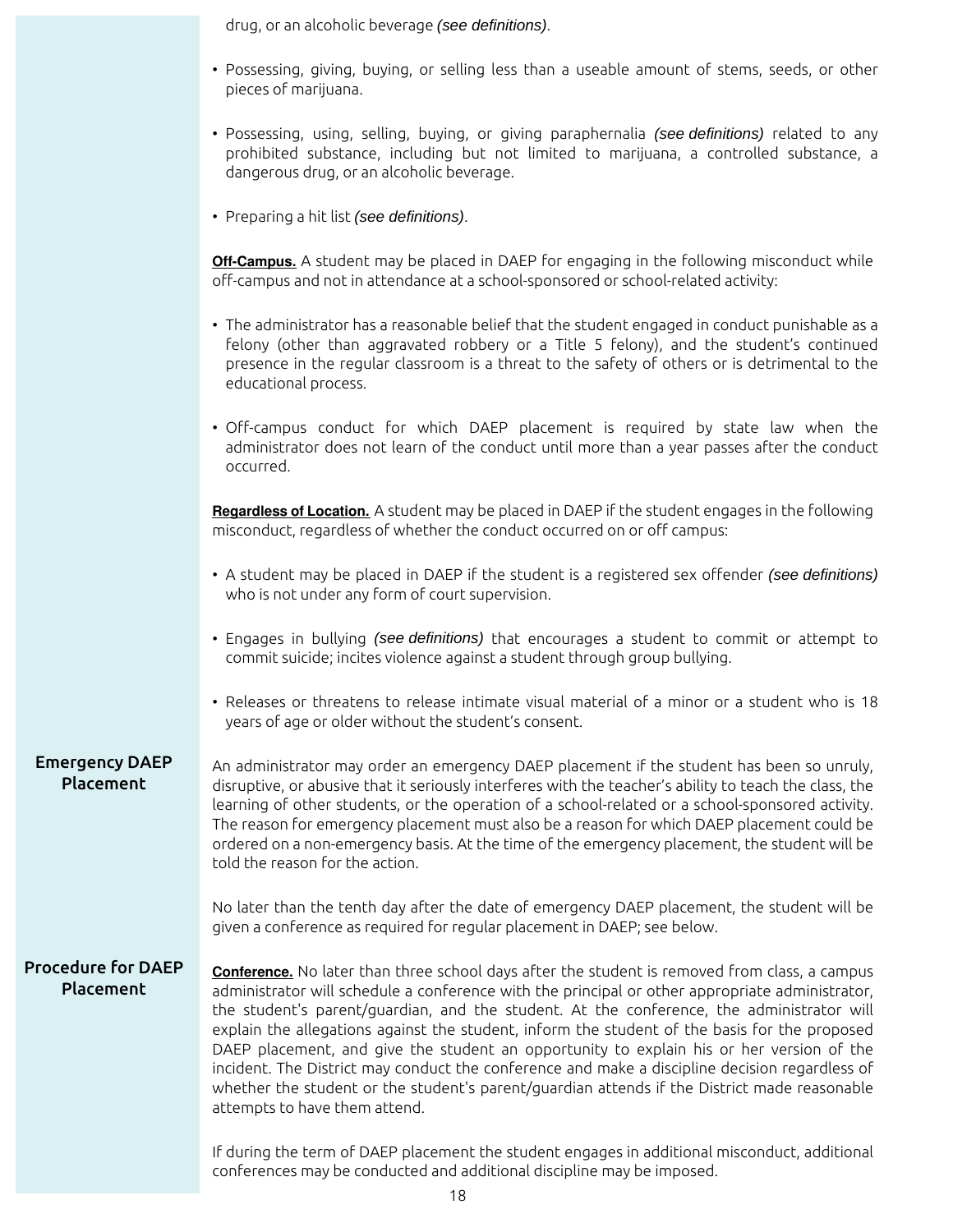**Interim Placement.** Until a placement conference can be held, the student may be placed in another appropriate classroom, in- school suspension, or out-of-school suspension. The student may not be returned to the regular classroom pending the placement conference. **DAEP Placement Order.** If the outcome of the conference is to place the student in DAEP, the assistant principal or designee will issue a DAEP placement order. If the length of placement differs from the guidelines included in the SCC, the DAEP placement order will give notice of the inconsistency. A copy of the DAEP placement order will be sent to the student and the student's parent/guardian. For those students placed in DAEP for a reason identified in the Texas Education Code, the District will also send the juvenile court a copy of the DAEP placement order no later than the second business day after the placement conference. A copy of the DAEP placement order will be included with any records sent to a school where the student seeks to enroll. The enrolling school district has discretion to enforce the DAEP placement order. Length of DAEP Placement The length of a student's placement in DAEP will be determined on a case-by-case basis using the criteria identified in the "Discipline Considerations" section of this SCC. All DAEP placements will result in placement for up to 90 school days. The length of DAEP placement may not exceed one year unless, after review, the District determines that (1) the student is a safety threat, or (2) extended placement is in the best interest of the student. Students placed in DAEP at the end of one school year may be required to complete the assigned term at the beginning of the next school year. For DAEP placement to extend beyond the end of the school year, the administrator must determine that: (1) the student's presence in the regular classroom or campus presents a danger of physical harm to the student or others; or (2) the student engaged in serious or persistent misbehavior that violates the SCC. For purposes of this paragraph only, "serious or persistent misbehavior" means any misconduct identified as being punishable with placement in DAEP or expulsion or three or more violations of the SCC or repeated occurrences of the same violation. **Reviews.** Reviews are optional and will be determined by the principal/hearing officer. **Appeal.** The decision to place a student in the Disciplinary Alternative Education Program may be appealed to the principal/designated hearing officer (Level 1), an assistant superintendent (Level 2), a deputy superintendent (Level 3). The student and/or the student's parent or guardian will be given notice of their right to appeal a removal. The decision of the deputy superintendent at Level 3 is final and not eligible for appeal. The appeal must be received by the district within 10 district business days of the first business day after the removal notice. Consequences will not be deferred pending the outcome of an appeal. If the DAEP placement extends beyond 60 days or the end of the next grading period, whichever is sooner, the student or the student's parent/guardian may participate in a proceeding before the deputy superintendent as the Board's designee as provided in policy FNG (LOCAL). Any decision of the Board's designee is final and may not be appealed. Particular Rules for Registered Sex Offenders The general SCC rules for DAEP placement apply to registered student sex offenders (see definitions) except as modified in this section. **Placement.** Registered sex offenders will be placed in a Juvenile Justice Alternative Education Program (JJAEP) in lieu of DAEP if: (1) ordered to attend JJAEP by a court, or (2) if permitted by agreement between the District and the JJAEP.

**Length of Placement.** Registered sex offenders under court supervision will be placed in DAEP for a minimum of 90 school days, which is the equivalent of one semester. Registered sex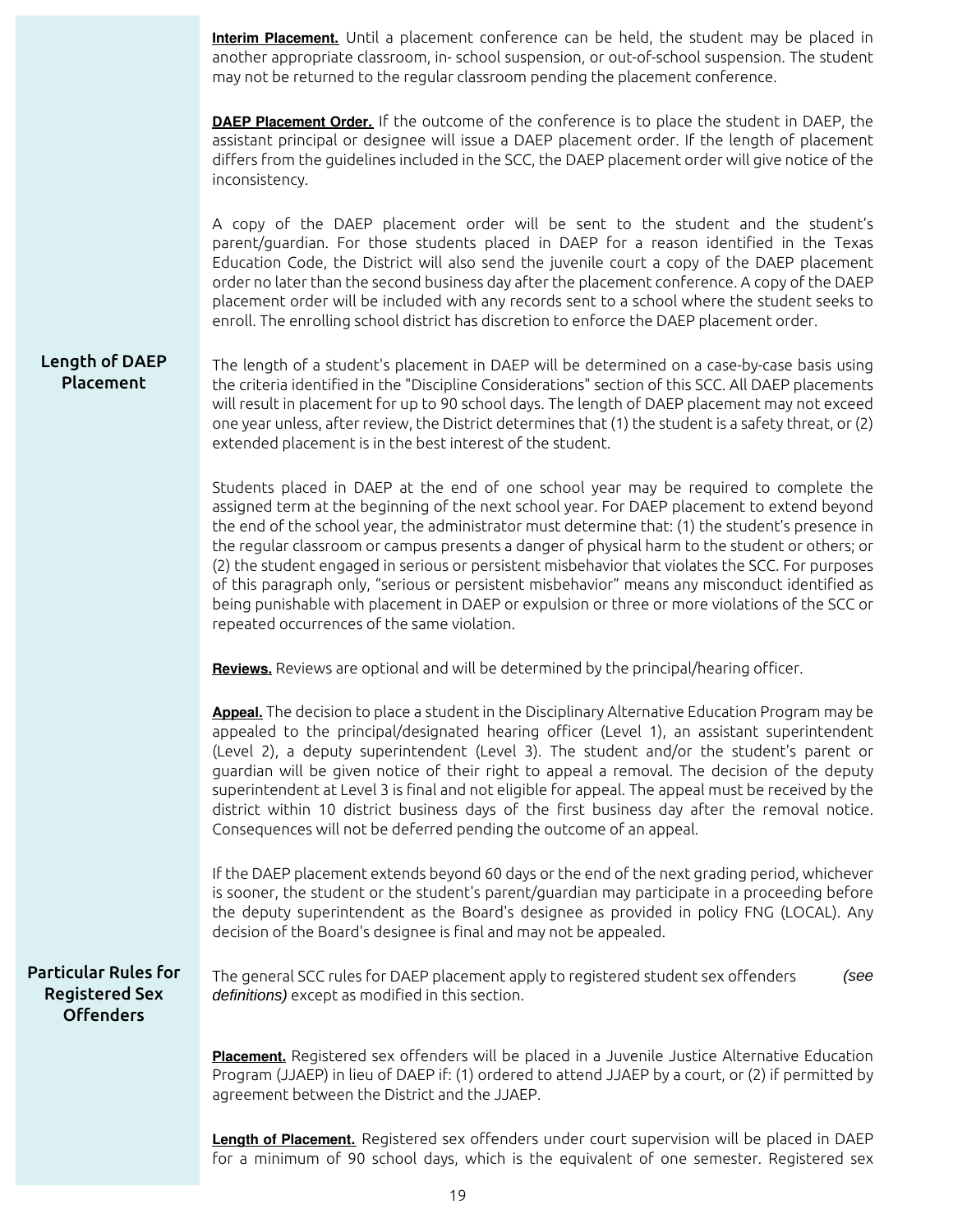offenders who are not under any form of court supervision but are assigned to DAEP must serve a minimum of 90 school days in the appropriate alternative education program for one semester. A district may not place the student in the regular classroom if the board or designee determines that the student's presence in the regular classroom: 1. Threatens the safety of other students or teachers; 2. Will be detrimental to the educational process; or 3. Is not in the best interests of the district's students.

Registered sex offenders who are not under court supervision that transfer into the District will be required to complete the DAEP assignment assessed by the previous school district, but will receive credit for any time already spent in DAEP.

**Transfers.** Registered sex offenders under court supervision that transfer into the District will be required to complete the DAEP assignment assessed by the previous school district, but will receive credit for any time already spent in DAEP.

After 90 days school days in DAEP, a review committee will determine by majority vote and recommend to Director of Student and Parent Services whether the student should remain in DAEP or be returned to the regular classroom. The Director of Student and Parent Services will follow the committee's decision to return the student to the regular classroom unless the student's presence in the regular classroom is a threat to the safety of others, is detrimental to the educational process, or is not in the best interests of the District's students. Conversely, The Director of Student and Parent Services will follow the committee's decision to continue the student's placement in DAEP unless the student's presence in the regular classroom is not a threat to the safety of others, is not detrimental to the educational process, or is not contrary to the best interests of the District's students.

**Periodic Review for Registered Sex Offenders.** Registered sex offenders under court supervision that transfer into the District will be required to complete the DAEP assignment assessed by the previous school district, but will receive credit for any time already spent in DAEP.

If the student remains in DAEP, the review committee will re-consider the student's placement before the beginning of the next school year.

**Appeals for Registered Sex Offenders.** DAEP placement may be appealed as described in District policy FNG or FOC. However, the appeal is limited to the factual question of whether the student is required to register as a sex offender under Chapter 62. If a Board or designee determines at the conclusion of the conference that the student is required to register as a sex offender, the student is subject to placement in an alternative education program. The decision of the District's Board of Trustees or designee is final and may not be appealed.

Other DAEP Issues **Grade Levels.** Elementary students in kindergarten through grade 5 will not be placed in DAEP with secondary students in grade 6 through grade 12.

> **No Participation in Activities While in DAEP.** Students placed in DAEP for any mandatory or discretionary reasons are not allowed to attend or participate in school-sponsored or schoolrelated extracurricular or co-curricular activities during the period of DAEP placement. This restriction applies until the student fulfills the DAEP assignment at this or another school district.

> **Impact on Graduation.** For graduating seniors who are in DAEP during the last week of school, the DAEP placement will continue through the last instructional day. The student will be allowed to participate in commencement exercises and related graduation activities unless otherwise specified in the DAEP placement order.

> **Transportation.** A student placed in DAEP will not be provided transportation unless he or she is a student with a disability who has transportation designated as a related service in the student's IEP.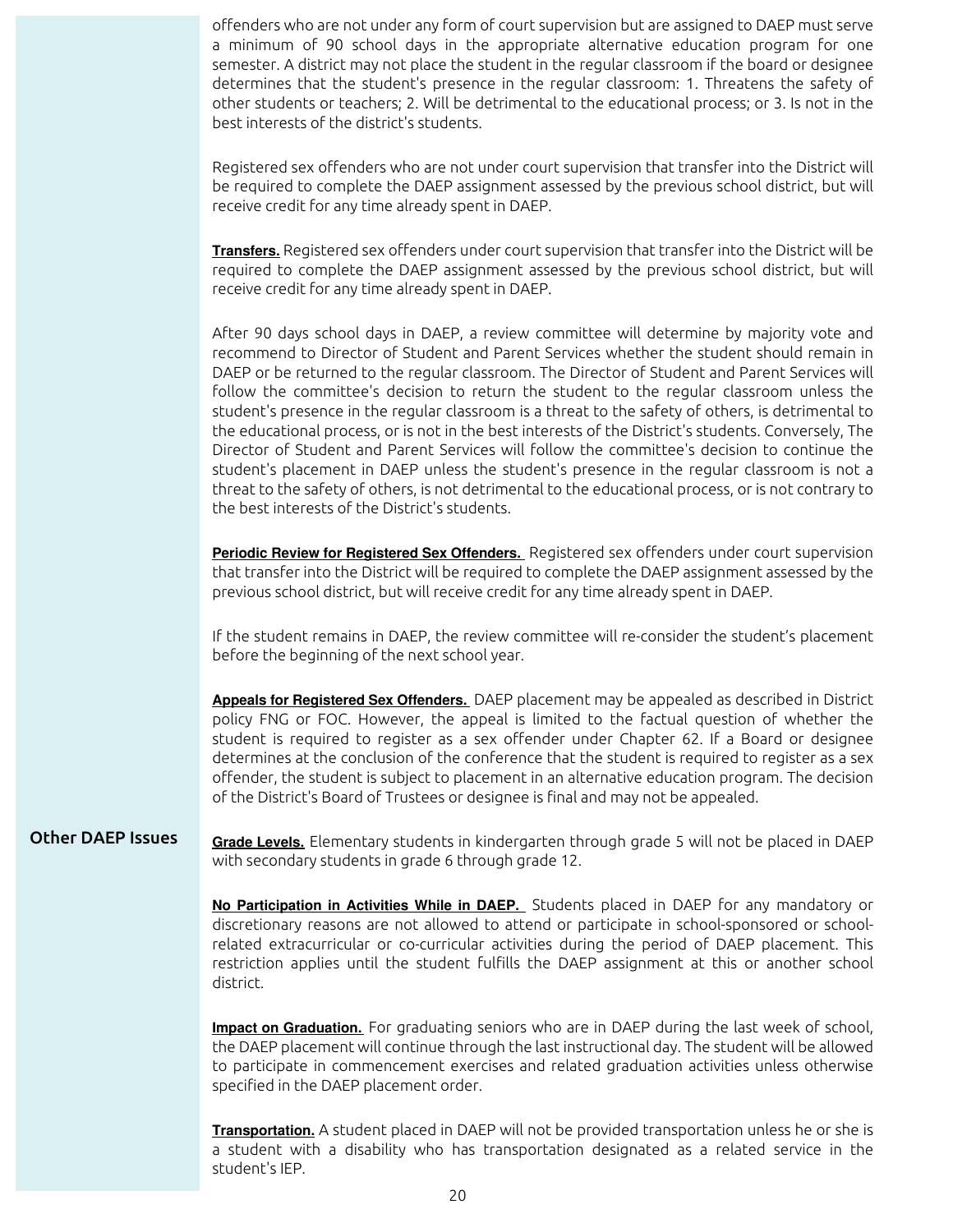**Periodic Review.** The District will review a student's DAEP placement and academic status every 120 calendar days. In the case of a high school student, the student's progress toward graduation will be reviewed and a graduation plan will be established. At the review, the student or the parent/guardian will have an opportunity to present reasons for the student's return to the regular classroom or campus. The student may not be returned to the classroom of a teacher who removed the student without that teacher's consent.

**Coursework Opportunity.** Students placed in DAEP will have an opportunity to complete coursework required for graduation, at no cost to the student, before the beginning of the next school year.

**Effect of Student Withdrawal.** When a student withdraws from school before a DAEP placement order is completed, the District may complete the proceedings and issue a DAEP placement order. If the student re-enrolls in the District during the same or subsequent school year, the District may enforce the DAEP placement order at that time, minus any portion of the placement that was served by the student during enrollment in another district.

If the administrator does not issue a DAEP placement order after the student withdraws, the next district in which the student enrolls may complete the proceedings and issue a DAEP placement order.

**Student Transfers.** The District will decide on a case-by-case basis whether students assigned to DAEP in another Texas district, a Texas open-enrollment charter school, or an out-of-state school district will be required to complete the term of their DAEP placement or be placed directly into a regular classroom setting. In order to continue an out-of-state DAEP placement, the basis for the DAEP placement must also be a reason for DAEP placement in the enrolling district. If the out-of-state DAEP placement period exceeds one year, the District will reduce the period of the placement so that the total placement does not exceed one year unless the District determines that the student is a threat to the safety of others or extended placement is in the best interests of the student.

**Summer School.** Students in DAEP during summer programs will be served alongside other students not assigned to DAEP.

**Summer Activities.** Students whose DAEP placement continues past the end of the school year and into the next school year will not be permitted to participate in school-related activities occurring during summer months, including team camps, clinics, practices, and workouts.

**Criminal Proceedings.** The review and appeal process described below is limited to retaliation or off-campus misconduct. It does not apply if the student was placed in DAEP as required by law for conduct occurring on or within 300 feet of school property, at a school-sponsored or schoolrelated activity, or for a false alarm or report or terroristic threat involving a public school.

If the District receives notice that prosecution of a student's case was refused and no formal proceedings, deferred adjudication, or deferred prosecution will be initiated or a court or jury found the student not guilty or did not engage in delinquent conduct or conduct indicating a need for supervision and dismissed the student's case with prejudice, the District will review the student's DAEP placement and will schedule a review with the student's parent/guardian no later than the third day after receiving notice. The student will not be returned to the regular classroom before the review. After reviewing the notice and receiving information from the student's parent/guardian, the administrator may only continue the student's DAEP placement if the administration has reason to believe the student's presence in the regular classroom threatens the safety of others.

The administrator's decision may be appealed to the Board. In the event of an appeal, at the next scheduled meeting the Board will: (1) review the notice, (2) hear statements from the student, the student's parent/guardian, and the administrator, and (3) confirm or reverse the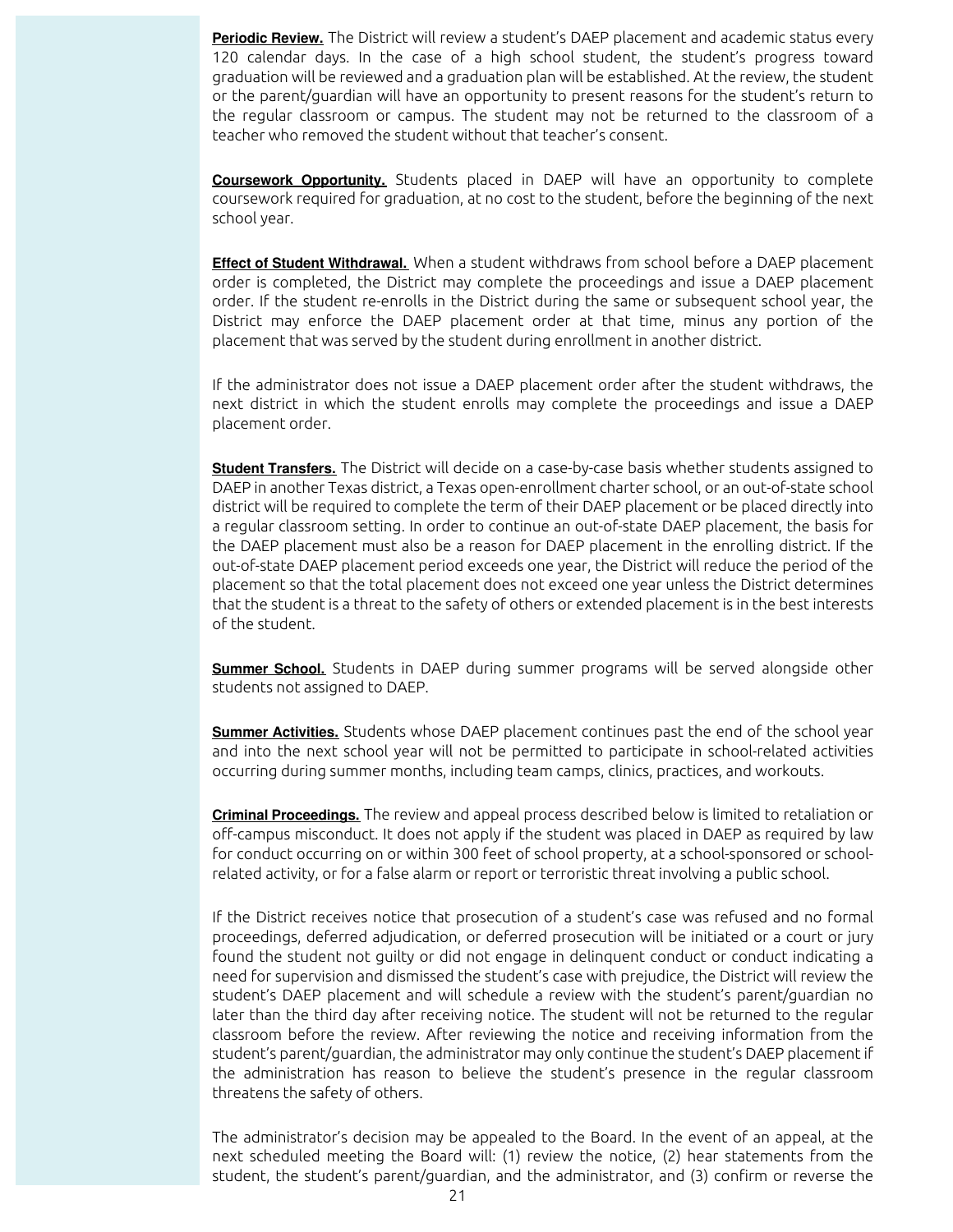|                                                         | decision of the administrator.                                                                                                                                                                                                                                                                                                                                                                                                                                                                                           |  |  |  |  |
|---------------------------------------------------------|--------------------------------------------------------------------------------------------------------------------------------------------------------------------------------------------------------------------------------------------------------------------------------------------------------------------------------------------------------------------------------------------------------------------------------------------------------------------------------------------------------------------------|--|--|--|--|
|                                                         | If the Board confirms the decision of the administrator, the student and the student's<br>parent/guardian have the right to appeal to the Commissioner of Education. The student may<br>not be returned to the regular classroom while the appeal is pending.                                                                                                                                                                                                                                                            |  |  |  |  |
|                                                         | Expulsion                                                                                                                                                                                                                                                                                                                                                                                                                                                                                                                |  |  |  |  |
| <b>Reasons for</b><br><b>Mandatory Expulsion</b>        | School-Related. A student must be expelled for any of the following misconduct that occurs on<br>school property or while attending a school-sponsored or school-related activity on or off school<br>property:                                                                                                                                                                                                                                                                                                          |  |  |  |  |
|                                                         | • Brings to school a firearm, as defined by federal law (see definitions).                                                                                                                                                                                                                                                                                                                                                                                                                                               |  |  |  |  |
|                                                         | • Possesses or uses a handgun* or club on or about his or her person (see definitions).                                                                                                                                                                                                                                                                                                                                                                                                                                  |  |  |  |  |
|                                                         | * Firearm note: So long as the firearm is not brought on school property, a student will not be<br>expelled solely for using, exhibiting, or possessing a firearm at an off-campus approved target<br>range facility while participating in or preparing for a school-sponsored shooting sports<br>competition or while participating in or preparing for a shooting sports educational activity<br>sponsored or supported by the Texas Parks and Wildlife Department or an organization working<br>with the Department. |  |  |  |  |
|                                                         | • Possesses or uses a location restricted knife, on or about his or her person, if the student is<br>younger than 18 years of age.                                                                                                                                                                                                                                                                                                                                                                                       |  |  |  |  |
|                                                         | • Possesses, manufactures, transports, repairs, or sells one of the following prohibited weapons:<br>explosive weapon, machine gun, short-barrel firearm, firearm silencer, knuckles, armor-<br>piercing ammunition, chemical dispensing device, zip gun, or tire deflation device<br>(see<br>definitions).                                                                                                                                                                                                              |  |  |  |  |
|                                                         | • Engages in the following misconduct as defined in the Texas Penal Code: (1) aggravated<br>assault, (2) sexual assault, (3) aggravated sexual assault, (4) arson, (5) murder, (6) capital<br>murder, (7) criminal attempt to commit murder or capital murder, (8) indecency with a child,<br>(9) aggravated kidnapping, (10) aggravated robbery, (11) manslaughter, (12) criminally<br>negligent homicide, or (13) continuous sexual abuse of a young child or children.                                                |  |  |  |  |
|                                                         | • Sells, gives, delivers, possesses, uses, or is under the influence of marijuana, a controlled<br>substance (see definitions), a dangerous drug (see definitions), or an alcoholic beverage (see<br>definitions) if the behavior is punishable as a felony.                                                                                                                                                                                                                                                             |  |  |  |  |
|                                                         | • Commits a serious act or offense while under the influence of an alcoholic beverage if the<br>behavior is punishable as a felony.                                                                                                                                                                                                                                                                                                                                                                                      |  |  |  |  |
|                                                         | Regardless of Location. A student must be expelled if the student engages in the following<br>misconduct, regardless of whether the conduct occurred on or off campus.                                                                                                                                                                                                                                                                                                                                                   |  |  |  |  |
|                                                         | • Retaliates (see definitions) against a school employee or volunteer by committing a state-<br>mandated expellable offense.                                                                                                                                                                                                                                                                                                                                                                                             |  |  |  |  |
| Reasons for<br><b>Discretionary</b><br><b>Expulsion</b> | At School. A student may be expelled for engaging in documented serious misbehavior<br>(see<br>definitions) while the student is placed in DAEP and on the DAEP site/campus despite<br>documented behavioral interventions.                                                                                                                                                                                                                                                                                              |  |  |  |  |
|                                                         | <b>School-Related.</b> A student may be expelled for any of the following offenses that occur on                                                                                                                                                                                                                                                                                                                                                                                                                         |  |  |  |  |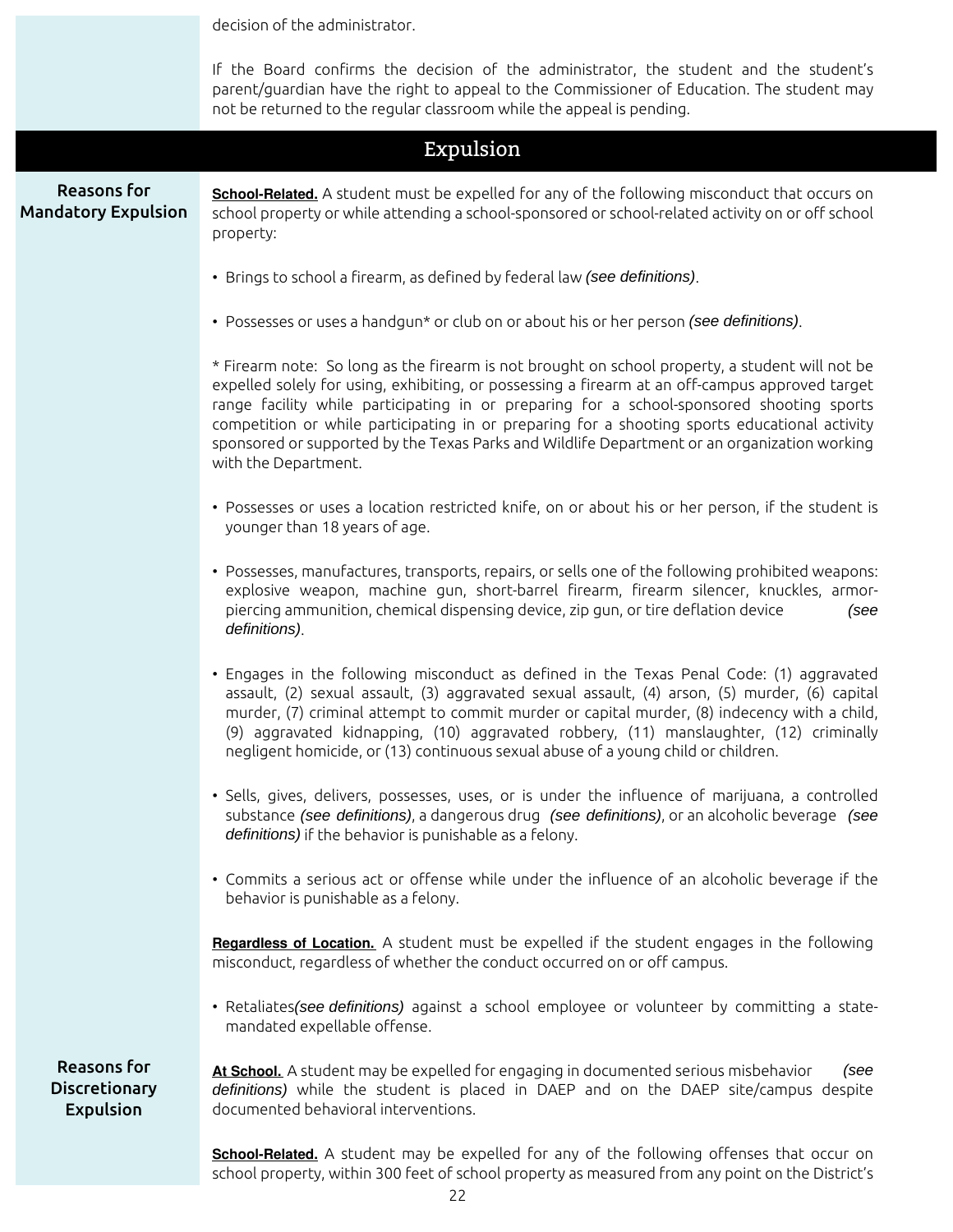real property boundary line, or while attending a school-sponsored or school-related activity on or off school property:

- Commits an assault (see definitions) resulting in bodily injury to a school employee or volunteer.
- Commits a serious act or offense while under the influence of an alcoholic beverage if the conduct is not punishable as a felony.
- Engages in misconduct that contains the elements of an offense relating to abusable volatile chemicals (see definitions).
- Engages in deadly conduct (see definitions).
- Sells, gives, delivers, possesses, uses, or is under the influence of marijuana, a controlled substance, a dangerous drug, or an alcoholic beverage if the conduct is not punishable as a felony.

**Three Hundred Feet.** Additionally, a student may be expelled for any of the following offenses that occur within 300 feet of school property as measured from any point on the District's real property boundary line:

- Possesses a firearm, as defined by federal law (see definitions).
- Possesses or uses a handgun\* or club on or about his or her person (see definitions).

\* Firearm note: So long as the firearm is not brought on school property, a student will not be expelled solely for using, exhibiting, or possessing a firearm at an off-campus approved target range facility while participating in or preparing for a school-sponsored shooting sports competition or while participating in or preparing for a shooting sports educational activity sponsored or supported by the Texas Parks and Wildlife Department or an organization working with the Department.

- Possesses or uses a location restricted knife, on or about his or her person, if the student is younger than 18 years of age.
- Possesses, manufactures, transports, repairs, or sells one of the following prohibited weapons: an explosive weapon, machine gun, short-barrel firearm, firearm silencer, knuckles, armorpiercing ammunition, chemical dispensing device, zip gun, or tire deflation device (see definitions).
- Engages in the following misconduct as defined in the Texas Penal Code: (1) aggravated assault, (2) sexual assault, (3) aggravated sexual assault, (4) arson, (5) murder, (6) capital murder, (7) criminal attempt to commit murder or capital murder, (8) indecency with a child, (9) aggravated kidnapping, (10) aggravated robbery, (11) manslaughter, (12) criminally negligent homicide, or (13) continuous sexual abuse of a young child or children.

**Regardless of Location.** A student may be expelled if the student engages in the following misconduct, regardless of whether the conduct occurred on or off campus:

- Commits aggravated assault, sexual assault, aggravated sexual assault, murder, capital murder, criminal attempt to commit murder or capital murder, or aggravated robbery against another student.
- Retaliates against a school employee or volunteer by committing an assault (see definitions)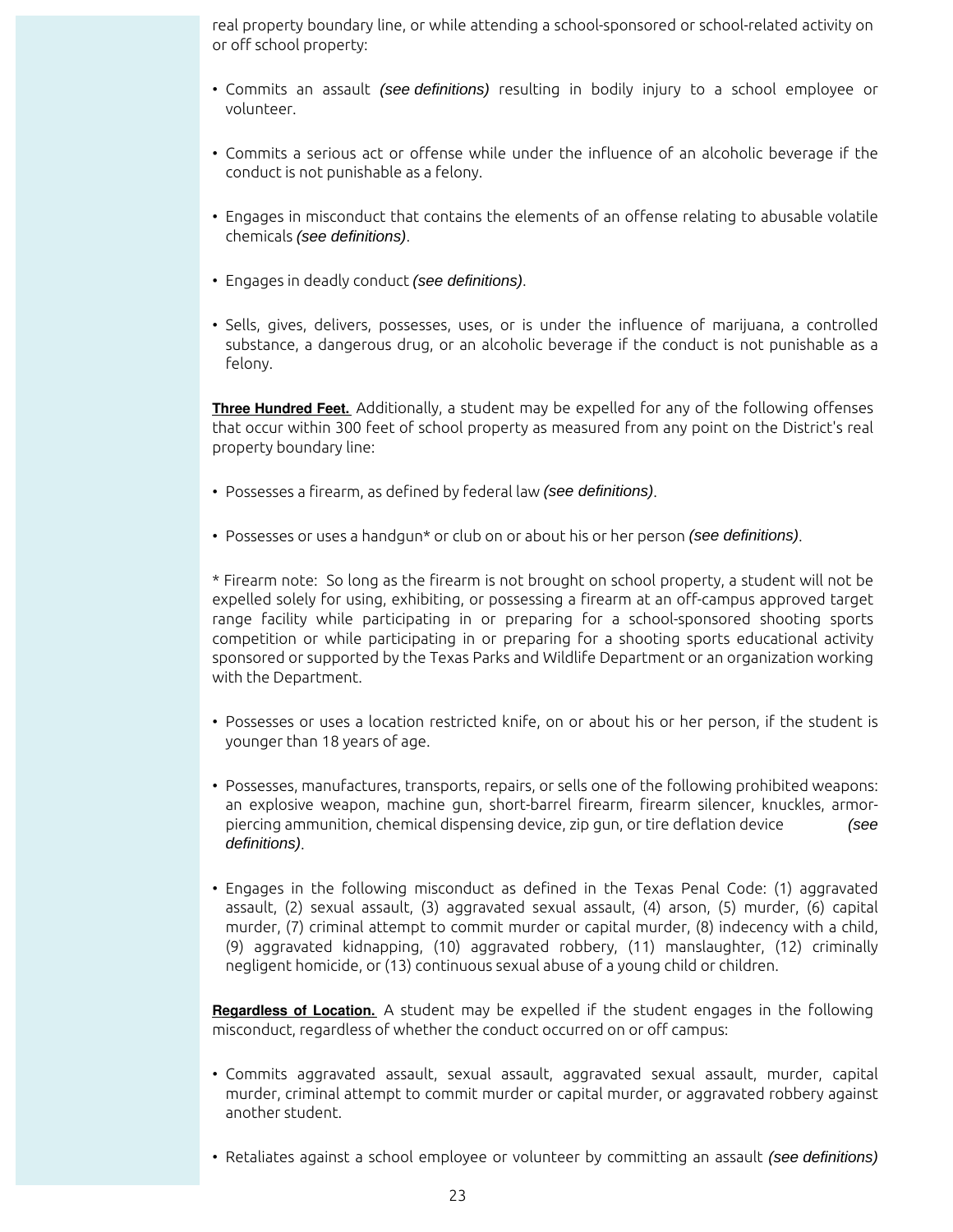resulting in bodily injury.

- Engages in criminal mischief if the damage is \$2,500 or more.
- Engages in breach of computer security by accessing a computer, computer network or computer system owned by or operated on behalf of a school district without consent and knowingly alters, damages, or deletes school district property or information or breaches any other computer, computer network, or computer system.
- Engages in bullying (see definitions) that encourages a student to commit or attempt to commit suicide; incites violence against a student through group bullying; or releases or threatens to release intimate visual material of a minor or a student who is 18 years of age or older without the student's consent.
- Commits a state-mandated expellable offense on the school property of another Texas school district or while attending a school-sponsored or school-related activity of another Texas school district.
- Issues a false alarm or report (see definitions) or a terroristic threat (see definitions) involving a public school.

**Title 5 Felonies Regardless of Location.** In addition to the expellable conduct listed above, a student may also be expelled and placed in Juvenile Justice Alternative Education Program if the student:

- is arrested for a Title 5 felony offense (see definitions) or aggravated robbery,
- is charged with engaging in a Title 5 felony offense or aggravated robbery,
- received deferred adjudication or deferred prosecution for a Title 5 felony offense or aggravated robbery,
- is on probation for a Title 5 felony offense or aggravated robbery,
- was found by a court or jury to have engaged in delinquent conduct for a Title 5 felony offense or aggravated robbery,
- Has been referred to a juvenile court for delinquent conduct based on a Title 5 felony offense or aggravated robbery, or
- was convicted of a Title 5 felony offense or aggravated robbery,

and the administrator determines the student's presence in the regular classroom either threatens the safety of other students or teachers, is detrimental to the educational process, or is not in the best interests of the District's students.

In this circumstance, expulsion to an alternative setting may be ordered regardless of: (1) the date on which the conduct occurred, (2) the location at which the conduct occurred, (3) whether the student was enrolled in the District at the time the conduct occurred, or (4) whether the student successfully completed any court disposition requirements regarding the conduct.

A student may be subject to an expulsion under this circumstance until: (1) the student graduates from high school, (2) the charges are dismissed or reduced to a misdemeanor, (3) the student completes the term of the placement, or (4) the District assigns the student to a another program. The student will be entitled to the same periodic review afforded to other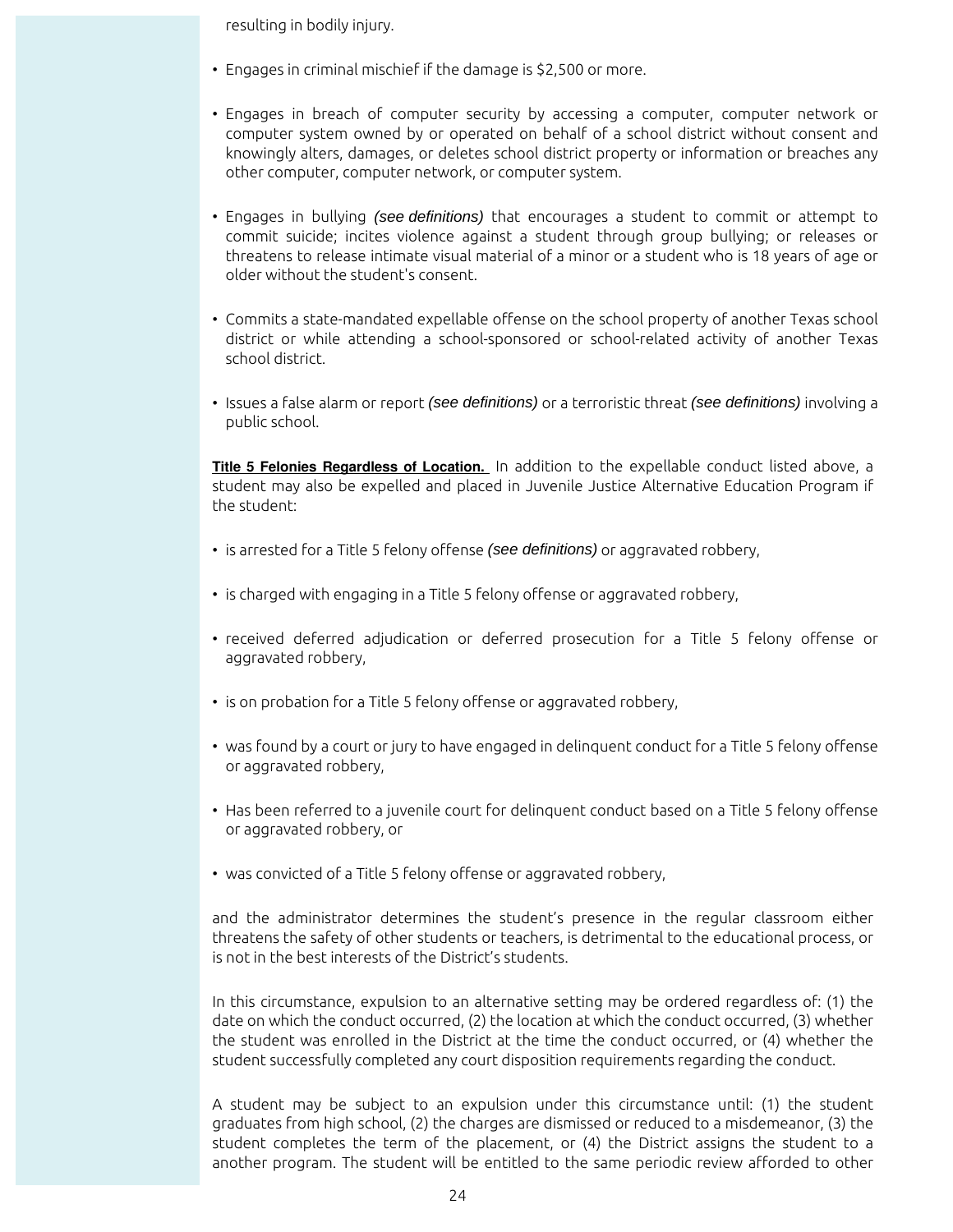students in alternate settings. An expulsion ordered in this case is final and may not be appealed beyond the Board of Trustees. **Emergency** Expulsion An administrator may order the immediate expulsion of a student if the administrator reasonably believes the emergency expulsion is necessary to protect persons or property from imminent harm. The reason for the emergency expulsion must also be a reason for which expulsion could be ordered on a non-emergency basis. At the time of the emergency expulsion, the student will be told the reason for the action. No later than the tenth day after the date of emergency expulsion, the student will be given a hearing as required for a regular expulsion; see below. Procedure for Expulsion **Hearing.** Students alleged to have committed an expellable offense will receive a hearing before the the school principal or designated hearing officer within a reasonable time following the alleged misconduct. The student's parent/guardian will be informed of the basis for the proposed expulsion and will be invited in writing to attend the hearing. After making an effort to inform the student and parent/guardian of the hearing, the District may hold the hearing regardless of whether the student or the student's parent/guardian attends. At the hearing, the student is entitled to:

- Representation by an adult, including the student's parent/guardian, who can provide guidance to the student and who is not an employee of the District;
- An opportunity to question the District's witnesses; and
- An opportunity to testify and to review and present evidence and witnesses in the student's defense.

Additional proceedings may be conducted and additional discipline may be imposed if the student engages in additional misconduct while the student is already expelled.

**Interim Placement.** Until an expulsion hearing can be held, the student may be placed in another appropriate classroom, in-school suspension, out-of-school suspension, or DAEP.

**Expulsion Order.** If the outcome of the expulsion hearing is that the student will be expelled, the appropriate administrator will issue an expulsion order and provide a copy to the student and the student's parent/guardian. If the duration of the expulsion differs from the guidelines in the SCC, the expulsion order will give notice of the inconsistency.

The District will send a copy of the expulsion order to the juvenile court no later than the second business day after the expulsion hearing. A copy of the expulsion order will be included with any records sent to a school where the student seeks to enroll. The enrolling school district has discretion to enforce the expulsion order.

Length of Expulsion The duration of the expulsion will be determined on a case-by-case basis using the criteria identified in the "Discipline Considerations" section of this SCC. Both mandatory and discretionary expulsions will result in expulsion for up to 180 school days. Students who bring a firearm (as defined by federal law) to school will be expelled from the regular classroom for at least one calendar year except as modified by the administrator on a case-by-case basis.

> An expulsion will not exceed one calendar year unless, after review, the District determines that: (1) the student is a threat to the safety of other students or to District employees; or (2) extended expulsion is in the best interest of the student.

> Students expelled at the end of one school year may be required to complete the term of their expulsion at the beginning of the next school year.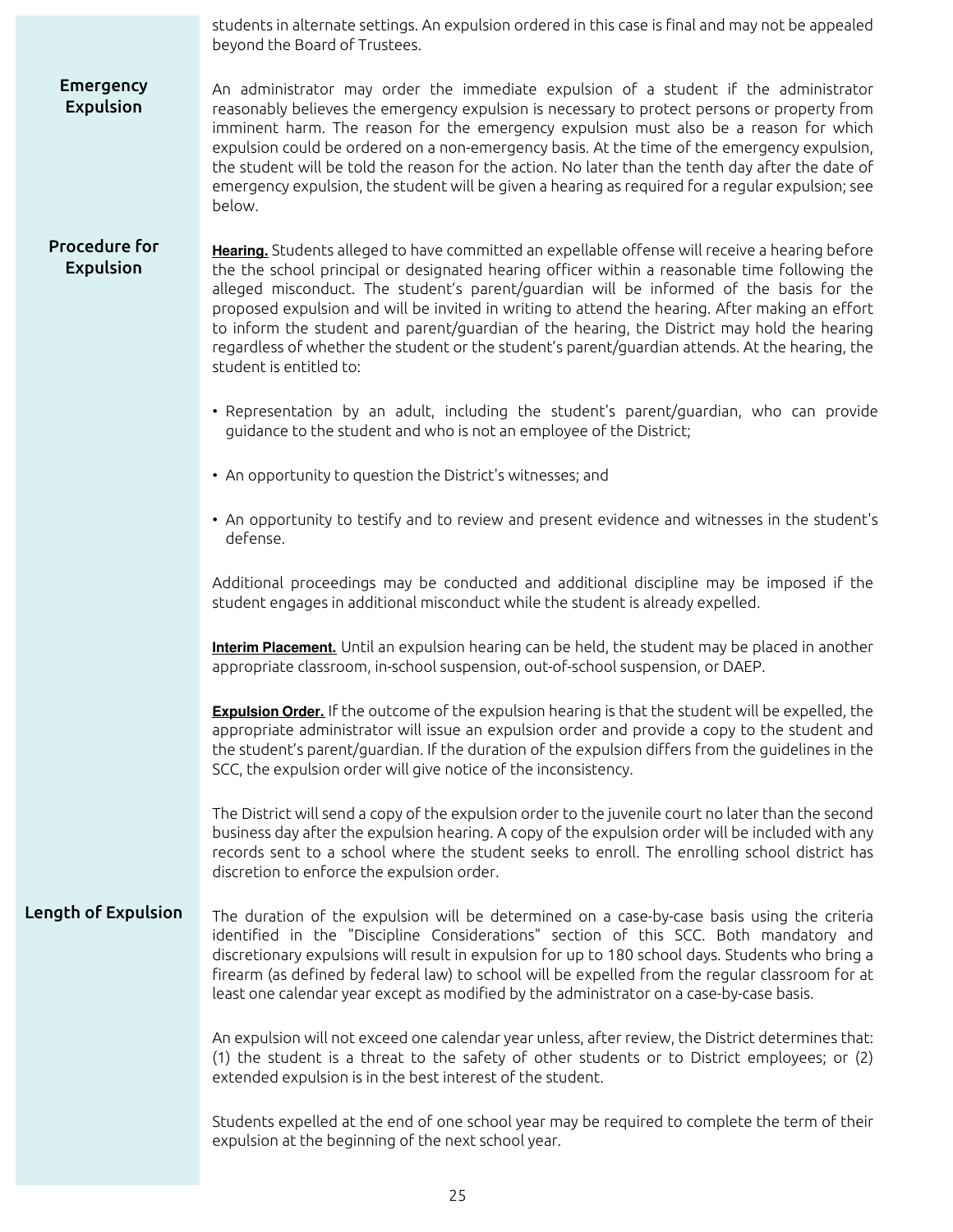| <b>Other Expulsion</b><br><b>Issues</b>                                              | Academic Impact. Students will not receive academic credit for work missed during the period of<br>expulsion unless the student is enrolled in a Juvenile Justice Alternative Education Program<br>(JJAEP) or other District-approved program or as required by IDEA or Section 504.                                                                                                                                                                                                                                                                                                                                                                                                                                                                                                                         |  |  |
|--------------------------------------------------------------------------------------|--------------------------------------------------------------------------------------------------------------------------------------------------------------------------------------------------------------------------------------------------------------------------------------------------------------------------------------------------------------------------------------------------------------------------------------------------------------------------------------------------------------------------------------------------------------------------------------------------------------------------------------------------------------------------------------------------------------------------------------------------------------------------------------------------------------|--|--|
|                                                                                      | Age Restrictions. Students under the age of ten that engage in expellable behavior will not be<br>expelled, but will be placed in DAEP.                                                                                                                                                                                                                                                                                                                                                                                                                                                                                                                                                                                                                                                                      |  |  |
|                                                                                      | Effect of Student Withdrawal. If a student withdraws from the District before the expulsion<br>hearing is conducted, the District may proceed with conducting the hearing after sending<br>written notice to the parent/guardian and student. If the student re-enrolls during the same or<br>subsequent school year the District may enforce the expulsion order at that time; students will<br>be credited for any expulsion period that was served by the student while enrolled in another<br>district.                                                                                                                                                                                                                                                                                                  |  |  |
|                                                                                      | Participation in Activities. Expelled students are prohibited from being on school grounds or<br>attending or participating in school-sponsored or school-related activities while expelled.                                                                                                                                                                                                                                                                                                                                                                                                                                                                                                                                                                                                                 |  |  |
|                                                                                      | If the administrator does not issue an expulsion order after the student withdraws, the next<br>district in which the student enrolls may complete the proceedings and issue an expulsion order.                                                                                                                                                                                                                                                                                                                                                                                                                                                                                                                                                                                                             |  |  |
|                                                                                      | Student Transfers. The District will decide on a case-by-case basis whether students expelled<br>from another Texas district or from an out-of-state school district will be required to complete<br>the term of their expulsion, be placed in DAEP for the duration of the expulsion term, or be<br>placed directly into a regular classroom setting. In order to continue an out-of-state expulsion,<br>the basis for the expulsion must also be a reason for expulsion in the enrolling district. If the out-<br>of-state expulsion period exceeds one year, the District will reduce the period of expulsion so<br>that it does not exceed one year unless the District determines that the student is a threat to<br>the safety of others or extended expulsion is in the best interest of the student. |  |  |
| <b>Expulsion Appeals</b>                                                             | An expelled student may appeal the expulsion decision to the assistant superintendent (Level 2)<br>and the Board of Trustees (Level 3) as provided by district policy. The student or student's<br>parent or guardian must submit a written appeal to the Superintendent within 10 school days<br>after receipt of the expulsion order or decision. The Superintendent will give the student or the<br>student's parent written notice of the date, time and location of the meeting at which the Board<br>will review the decision. Consequences will not be delayed pending the outcome of the appeal.<br>Consequences will not be delayed pending the outcome of the appeal.                                                                                                                              |  |  |
|                                                                                      | Definitions                                                                                                                                                                                                                                                                                                                                                                                                                                                                                                                                                                                                                                                                                                                                                                                                  |  |  |
|                                                                                      | ABUSABLE VOLATILE CHEMICALS: Those substances as defined in Texas Health and Safety<br>Code § 485.001.                                                                                                                                                                                                                                                                                                                                                                                                                                                                                                                                                                                                                                                                                                       |  |  |
|                                                                                      | ALCOHOLIC BEVERAGE: Those substances as defined in Texas Alcoholic Beverage Code § 1.04.                                                                                                                                                                                                                                                                                                                                                                                                                                                                                                                                                                                                                                                                                                                     |  |  |
|                                                                                      | ARMOR-PIERCING AMMUNITION: Handgun ammunition that is designed primarily for the<br>purpose of penetrating metal or body armor and to be used primarily in pistols and revolvers or<br>other firearms.                                                                                                                                                                                                                                                                                                                                                                                                                                                                                                                                                                                                       |  |  |
|                                                                                      | ASSAULT: For student discipline purposes, intentionally, knowingly, or recklessly causing bodily<br>injury to another.                                                                                                                                                                                                                                                                                                                                                                                                                                                                                                                                                                                                                                                                                       |  |  |
| <b>BODILY INJURY:</b> Physical pain, illness, or impairment of a physical condition. |                                                                                                                                                                                                                                                                                                                                                                                                                                                                                                                                                                                                                                                                                                                                                                                                              |  |  |
|                                                                                      | <b>BULLYING:</b> A single significant act or a pattern of acts by one or more students directed at<br>another student that exploits an imbalance of power and involves written or verbal expression,<br>including electronic communication, or physical conduct that occurs on or is delivered to school                                                                                                                                                                                                                                                                                                                                                                                                                                                                                                     |  |  |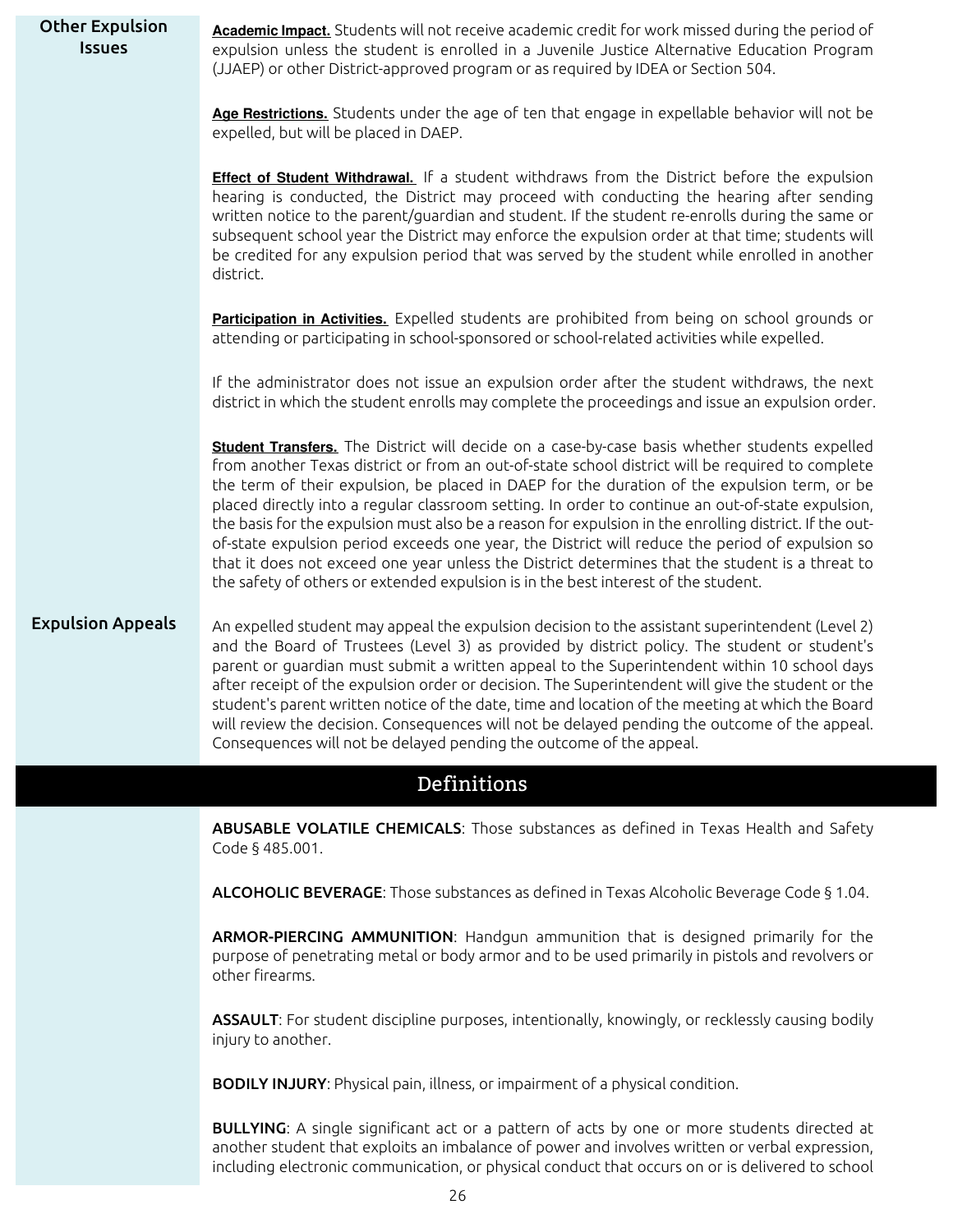property or to the site of a school-sponsored or school-related activity on or off school property or on a publicly or privately owned school bus or vehicle being used for transportation of students to or from school or a school-sponsored or school-related activity, and that: (1) has the effect or will have the effect of physically harming a student, damaging a student's property, or placing a student in reasonable fear of harm to the student's person or of damage to the student's property; (2) is sufficiently severe, persistent, or pervasive enough that the action or threat creates an intimidating, threatening, or abusive educational environment for a student; (3) materially and substantially disrupts the educational process or the orderly operation of a classroom or school; or (4) infringes on the rights of the victim at school, including cyberbullying (see definition below).. See District policy FFI for additional information regarding bullying.

CHEMICAL DISPENSING DEVICE: A device other than a small chemical dispenser sold commercially for personal protection, that is designed, made, or adapted for the purpose of dispensing a substance capable of causing an adverse psychological or physiological effect on an individual.

CLUB: An instrument specially designed, made, or adapted for the purpose of inflicting serious bodily injury or death by striking a person with the instrument, including a blackjack, nightstick, mace, and tomahawk.

CONTROLLED SUBSTANCE: Substances as defined in Chapter 481 of the Texas Health & Safety Code or 21 U.S.C. § 801 et seq.

CRIMINAL STREET GANG: Three or more persons having a common identifying sign or symbol or an identifiable leadership which continuously or regularly associate in the commission of criminal activities.

CYBERBULLYING: Bullying that is done through the use of any electronic communication device, including through the use of a cellular or other type of telephone, a computer, a camera, electronic mail, instant messaging, text messaging, a social media application, an Internet website, or any other Internet based or electronic communication tool and that occurs off school property or outside of a school-sponsored or school-related activity, if the cyberbullying interferes with a student's educational opportunities or substantially disrupts the orderly operation of a classroom, school, or school-sponsored or school-related activity.

DANGEROUS DRUG: Substances as defined in Chapter 483 of the Texas Health and Safety Code.

DEADLY CONDUCT: Recklessly engaging in conduct that places another in imminent danger of serious bodily injury or by knowingly discharging a firearm in the direction of an individual, habitation, building, or vehicle.

DEADLY WEAPON: A firearm or anything manifestly designed, made, or adapted for the purpose of inflicting death or serious bodily injury or anything that in the manner of its use or intended use is capable of causing death or serious bodily injury.

**E-CIGARETTE:** An electronic cigarette or any other device that simulates smoking by using a mechanical heating element, battery, or electronic circuit to deliver nicotine or other substances to the individual inhaling from the device including any component, part, or accessory for the device and regardless of whether the device is manufactured, distributed, or sold as an ecigarette. The term does not include a prescription medical device unrelated to the cessation of smoking.

**EXPLOSIVE WEAPON:** Any explosive or incendiary bomb, grenade, rocket, or mine that is designed, made, or adapted for the purpose of inflicting serious bodily injury, death, or substantial property damage, or for the principal purpose of causing such a loud report as to cause undue public alarm or terror. It includes a device designed, made or adapted for delivery or shooting an explosive weapon.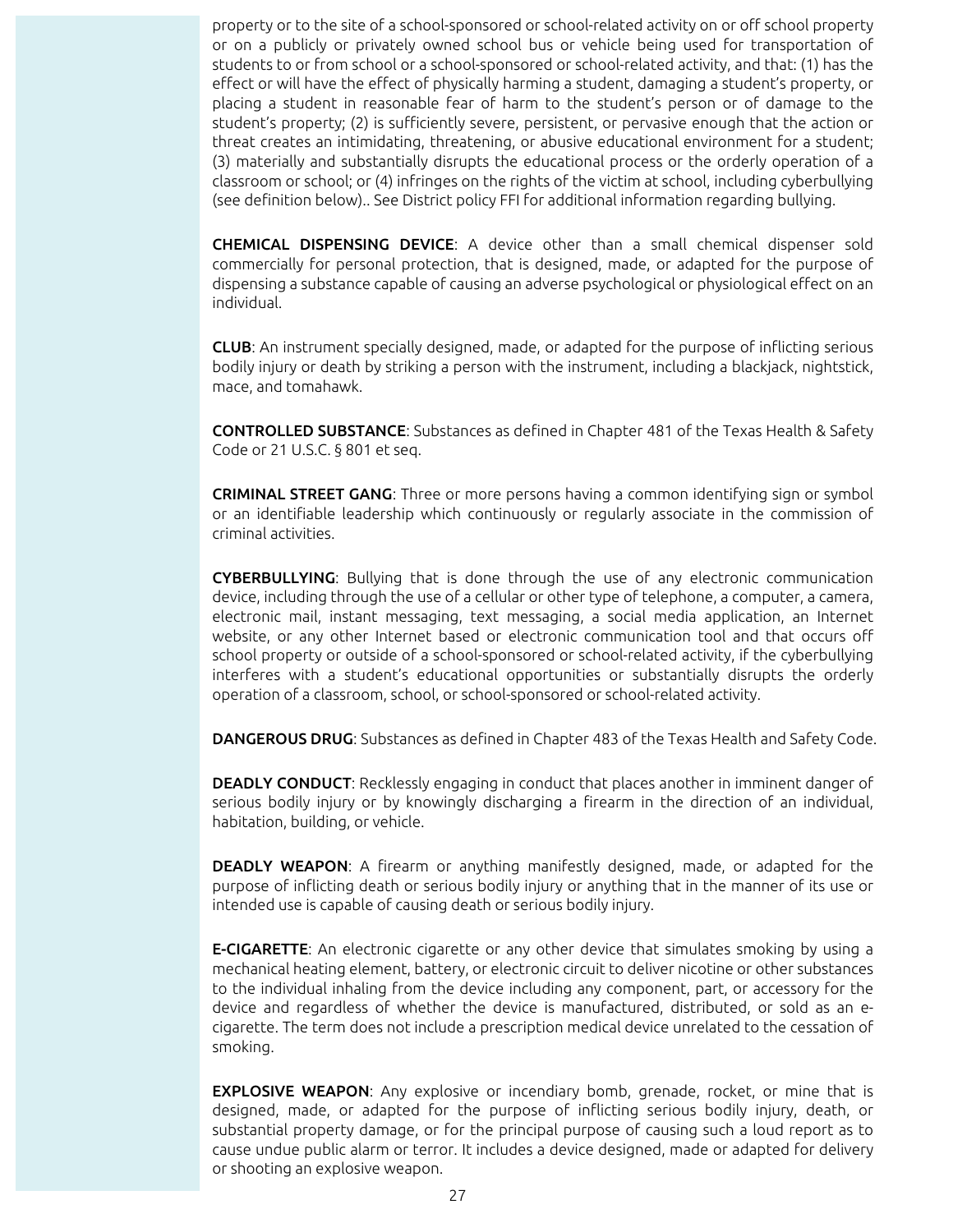FALSE ALARM OR REPORT: Knowingly initiating, communicating, or circulating a report of a present, past, or future bombing, fire, offense, or other emergency that is known to be false or baseless and that would ordinarily: (1) cause action by an official or volunteer agency organized to deal with emergencies; (2) place a person in fear of imminent serious bodily injury; or (3) prevent or interrupt the occupation of a building, room, place of assembly, publicly accessible place, or mode of conveyance such as an automobile.

FIGHTING: Two or more persons engaged in any mutual violent or physically aggressive contact toward each other such as scuffling, pushing, shoving, or hitting.

FIREARM (Federal law): (1) any weapon, including a starter gun, that will, is designed to, or may readily be converted to expel a projectile by the action of an explosive; (2) the frame or receiver of any such weapon; (3) any firearm muffler or firearm weapon; or (4) any destructive device, such as any explosive, incendiary or poison gas bomb, grenade, missile, rocket, or mine.

FIREARM (State law): Any device designed, made, or adapted to expel a projectile through a barrel by using the energy generated by an explosion or burning substance or any device readily convertible to that use.

FIREARM SILENCER: Any device designed, made, or adapted to muffle the report of a firearm.

GANG: An organization, combination, or association of persons composed wholly or in part of students that: (1) seeks to perpetuate itself by taking in additional members on the basis of the decision of the membership rather than on the free choice of the individual, or (2) that engages in illegal and/or violent activities. In identifying gangs and associated gang attire, signs, or symbols, the District will consult with law enforcement authorities.

GRAFFITI: Making marks of any kind on the tangible property of another without the effective consent of the owner.

HANDGUN: Any firearm designed, made, or adapted to be fired with one hand.

HARASSMENT: Threatening to cause harm or bodily injury to another, engaging in intimidating conduct, causing physical damage to the property of another, subjecting another to physical confinement or restraint, maliciously taking any action that substantially harms another's physical or emotional health or safety, or other conduct prohibited by District policy FFH or DIA that is so severe, persistent, or pervasive that it has the purpose or effect of substantially or unreasonably interfering with a student's performance; creates an intimidating, threatening, hostile, or offensive educational environment; affects a student's ability to participate in or benefit from an educational program or activity; or otherwise adversely affects the student's educational opportunities.

HAZING: Any act, occurring on or off the campus, by one person alone or acting with others, directed against a student, that endangers the mental or physical health or safety of a student for the purposes of pledging, initiation into, affiliation with, holding office in, or maintaining membership in an organization. Hazing includes soliciting, encouraging, directing, aiding, or attempting to aid another student in engaging in hazing, as well as having firsthand knowledge of the planning or occurrence of a specific student hazing incident without reporting the incident to a school administrator in writing. Consent to or acquiescence in the hazing activity does not excuse the student of responsibility for the misconduct.

HIT LIST: List of people targeted to be harmed using a firearm, knife, or any other object to be used with intent to cause bodily harm.

INDECENT EXPOSURE: Those acts defined in Texas Penal Code § 21.08 as an offense that occurs when a person exposes his or her anus or any part of his or her genitals with intent to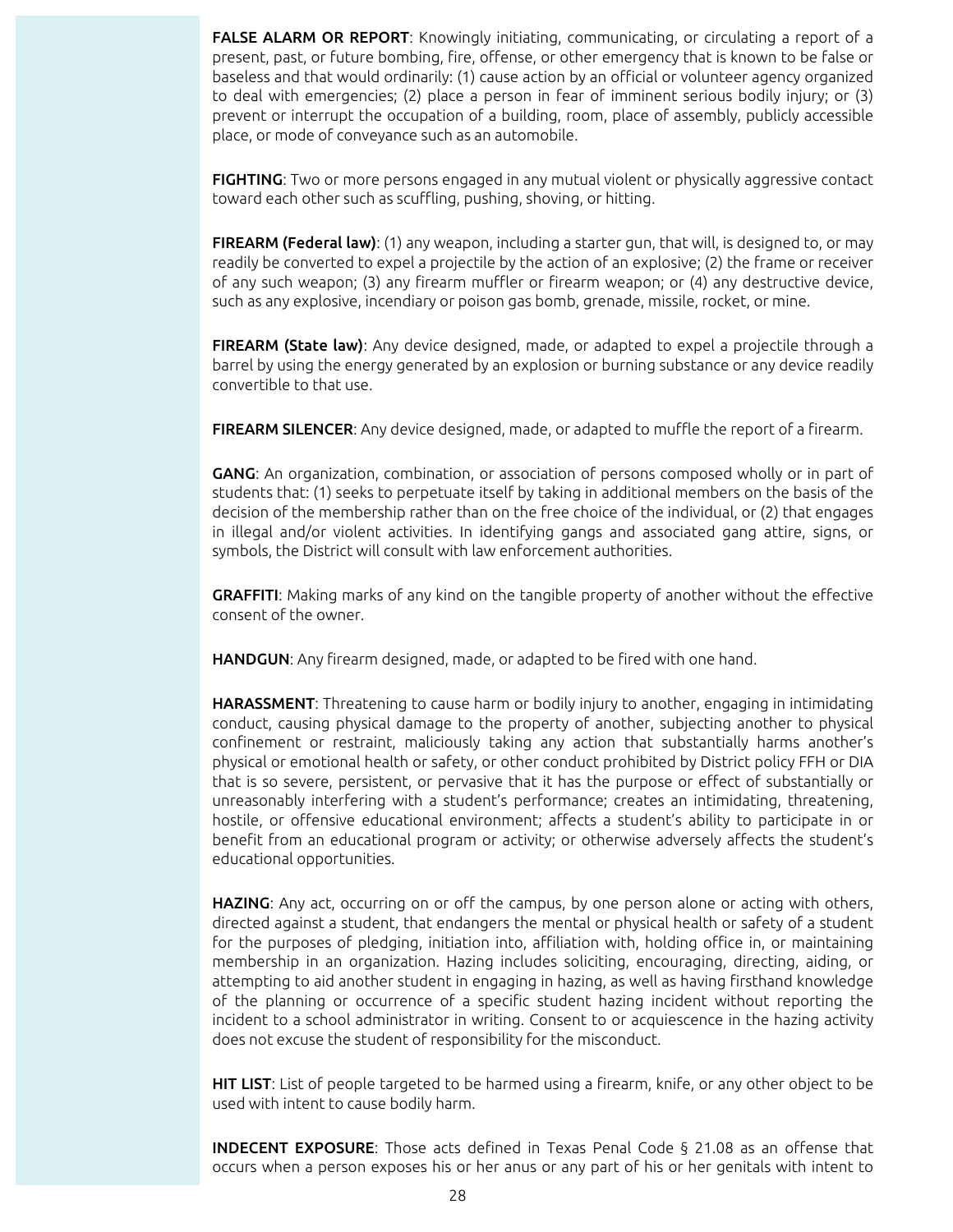arouse or gratify the sexual desire of any person, and is reckless about whether another is present who will be offended or alarmed by the act.

INTENT: The design, resolve, determination, or state of mind with which a person acts, ordinarily proven through inferences drawn from the act and/or circumstances surrounding the act. Intent includes the conscious objective or desire to engage in the conduct or cause the result, an awareness that the conduct is reasonably certain to cause the result, or disregard of a substantial and justifiable risk when there is an awareness that the circumstances exist or the result will occur. The fact that a student may not have been motivated by a desire to violate the SCC does not preclude imposing a disciplinary consequence so long as the student intended to engage in the underlying conduct that violated the SCC.

KNIFE: A bladed hand instrument that is capable of inflicting serious bodily injury or death by cutting or stabbing, including a switchblade.

KNUCKLES: Any instrument consisting of finger rings or guards made of a hard substance that is designed, made, or adapted for the purpose of inflicting serious bodily injury or death by striking a person with a fist enclosed in the knuckles.

LOCATION-RESTRICTED KNIFE: A knife with a blade over 5 ½ inches.

MACHINE GUN: Any firearm capable of shooting more than two shots automatically, without manual reloading, by a single function of the trigger.

ON OR ABOUT HIS OR HER PERSON: Within the student's control and within arm's reach.

PARAPHERNALIA: Any article or device used or intended for use to inject, ingest, inhale, or otherwise introduce marijuana, a controlled substance, a dangerous drug, or an alcoholic beverage into the human body, including but not limited to roach clips, rolling papers, needles, baggies with residue, razor blades, or pipes.

PERSISTENT: Three or more violations of the SCC or repeated occurrences of the same violation.

POSSESSION : To have in or on: (1) a student's person or in the student's personal property, such as the student's clothing, purse, or backpack; (2) in any conveyance used by the student for transportation to or from school or school-related activities, such as an automobile, truck, motorcycle, or bicycle; or (3) any other school property used by the student, such as a locker or desk.

POSSESSION OR PROMOTION OF LEWD VISUAL MATERIAL DEPICTING A CHILD: Possessing, accessing, or promoting, lewd visual material depicting a child, as further defined by Texas Penal Code § 43.25 and punishable as a felony.

PROHIBITED WEAPONS: A prohibited weapon includes the following items: armor-piercing ammunition, chemical dispensing device, explosive weapon, firearm silencer, knuckles, machine gun, short-barrel firearm, zip gun, or improvised explosive device or tire deflation device as further defined in Texas Penal Code § 46.05.

PUBLIC LEWDNESS: Those acts defined in Texas Penal Code § 21.07 as an offense that occurs when a person knowingly engages in an act of sexual intercourse, deviate sexual intercourse, or sexual contact in a public place or, if not in a public place, is reckless about whether another is present who will be offended or alarmed by the act.

REASONABLE BELIEF: A determination that misconduct occurred made by the administrator using all available factual and legal information, including information furnished under Article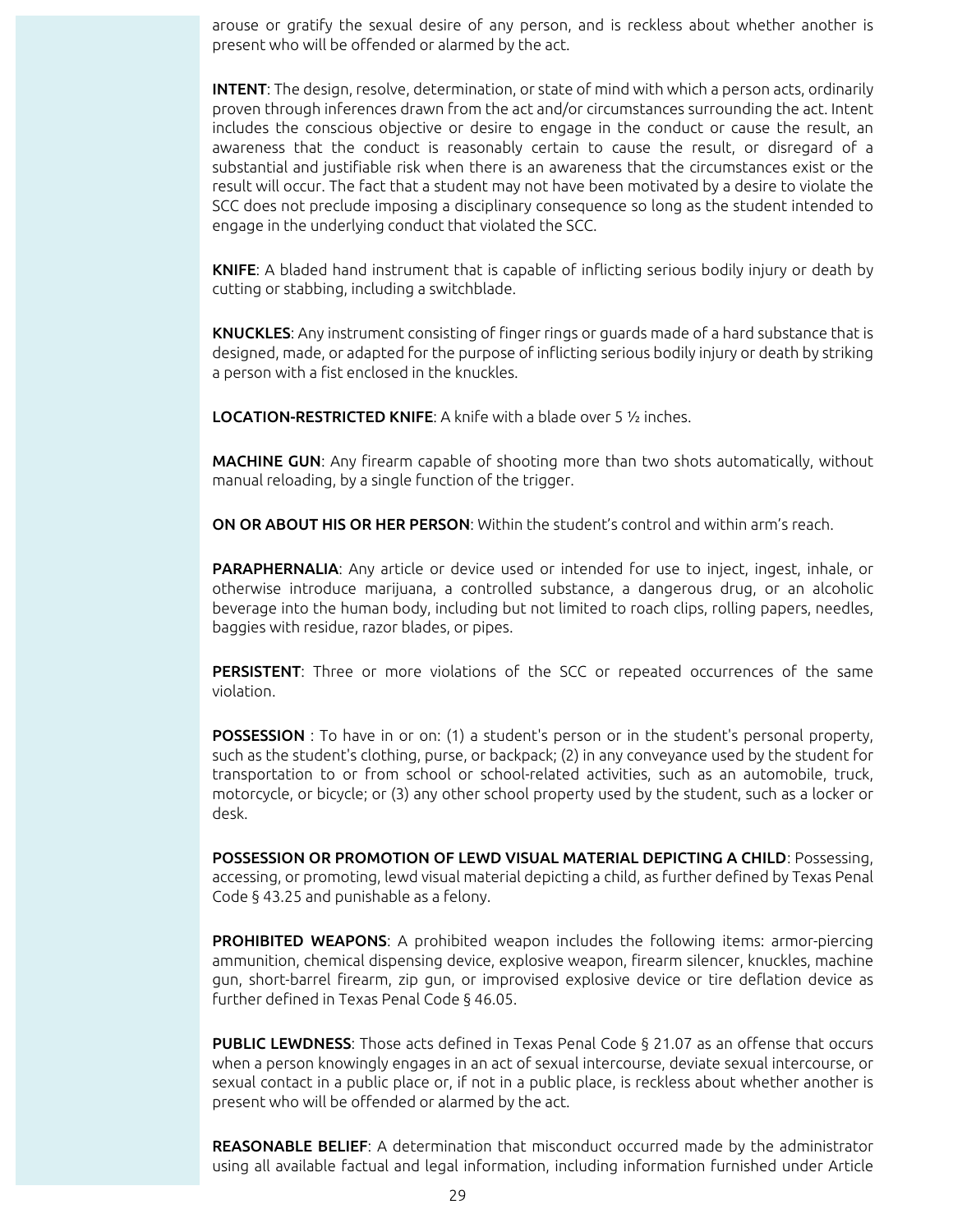15.27 of the Code of Criminal Procedure.

RETALIATE: Harming or threatening to harm another: (1) on account of their service as a District employee or volunteer, (2) to prevent or delay another's service to the District, or (3) because the person intends to report a crime, including posting the residence address or telephone number of the employee on a publicly accessible website with intent to threaten harm or cause harm to the employee or the employee's family or household.

SELF-DEFENSE: To claim self-defense, the student must (1) be without fault in provoking the encounter and not act as the aggressor, and (2) use the minimum force required to remove himself or herself from immediate danger of harm. Actions that escalate or continue the encounter will not be considered self-defense. Interactions prior to the encounter will also be considered.

SERIOUS MISBEHAVIOR: To engage in (1) deliberate violent behavior that poses a direct threat to the health or safety of others, (2) extortion to gain money or other property by force or threat, (3) coercion, meaning to threaten to either commit an offense; inflict bodily harm; accuse a person of any offense; expose a person to hatred, contempt, or ridicule; or to harm the credit of any person, (4) public lewdness as defined in Texas Penal Code § 21.07, (5) indecent exposure as defined in Texas Penal Code § 21.08, (6) criminal mischief as defined in Texas Penal Code § 28.03, (7) personal hazing as defined in Texas Education Code § 37.152, or (8) harassment of a student or District employee as defined in Teas Penal Code § 42.07(a)(1).

SEX OFFENDER: A student required to register as a sex offender under Chapter 62 of the Code of Criminal Procedure for an offense committed on or after September 1, 2007. The term does not include a student who: (1) is no longer required to register as a sex offender under Chapter 62, (2) is exempt from registering as a sex offender under Chapter 62, or (3) receives an early termination of the obligation to register as a sex offender under Chapter 62.

SEXUAL HARASSMENT: Unwelcome sexual advances, requests for sexual favors, and other verbal, nonverbal, or physical conduct of a sexual nature, or conduct prohibited by District policy FFH or FNC that is so severe, persistent, or pervasive that it has the purpose or effect of substantially or unreasonably interfering with a student's performance; creates an intimidating, threatening, hostile, or offensive educational environment; affects a student's ability to participate in or benefit from an educational program or activity; or otherwise adversely affects the student's educational opportunities.

SHORT-BARREL FIREARM: A rifle with a barrel length of less than 16 inches or a shotgun with a barrel length of less than 18 inches, or any weapon made from a rifle or shotgun if, as altered, has an overall length of less than 26 inches.

SWITCHBLADE KNIFE: Any knife with a blade that folds, closes, or retracts into the handle or sheath and that opens automatically by pressing a button or other device located on the handle or opens or releases a blade from the handle or sheath by the force of gravity or centrifugal force. It does not include a knife that has a spring, detent, or other mechanism designed to create a bias toward closure and that requires exertion applied to the blade by hand, wrist, or arm to overcome the bias toward closure and open the knife (also known as one-handed openers or assisted openers).

TELECOMMUNICATIONS DEVICE: Any type of device that: (1) emits an audible signal, vibrates, displays a message, or otherwise summons or delivers a communication to the possessor, or (2) permits the recording, transmission, and/or receipt of messages, voices, images, or information in any format or media, electronic or otherwise. It does not include an amateur radio under control of someone with an amateur radio license.

**TERRORISTIC THREAT:** Threats to commit any offense involving violence to any person or property with intent to: (1) cause a reaction by an official or volunteer agency organized to deal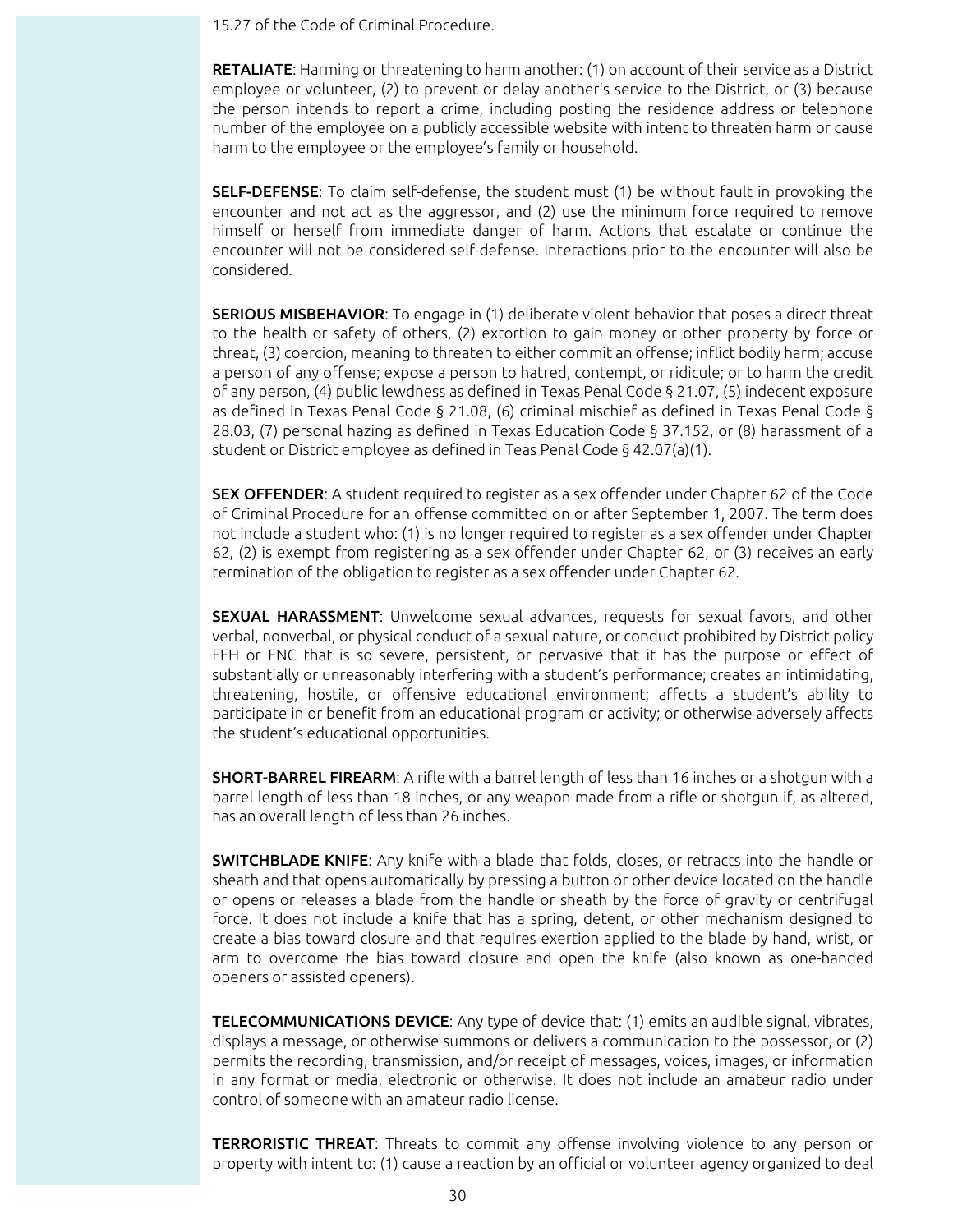with emergencies; (2) place any person in fear of imminent serious bodily injury; (3) prevent or interrupt the occupation or use of a building, room, place of assembly, place to which the public has access, place of employment or occupation, aircraft, automobile, or other form of conveyance, or other public place; (4) cause impairment or interruption of public communications, public transportation, public water, gas, or power supply or other public service; (5) place the public or a substantial group of the public in fear of serious bodily injury; or (6) influence the conduct or activities of a branch or agency of the federal government, the state, or a political subdivision of the state (including the District).

TITLE 5 FELONY OFFENSES: Offenses against the person that, depending on the circumstances, may include murder; capital murder; manslaughter; criminally negligent homicide; unlawful restraint; kidnapping; aggravated kidnapping; trafficking of persons; unlawful transport; assault; aggravated assault; sexual assault; aggravated sexual assault; improper relationship between educator and student; indecency with a child; injury to a child, an elderly person, or a disabled person; abandoning or endangering a child; invasive visual recording; sexual coercion; deadly conduct; terroristic threat; aiding a person to commit suicide; harassment by a person in a correctional facility; continuous sexual abuse of a young child or children; bestiality; voyeurism; disclosure or promotion of intimate visual material; and tampering with a consumer product.

UNDER THE INFLUENCE: When in the employee's professional judgment, the student does not have the normal use of mental or physical faculties likely attributable to the student's use of a prohibited substance. Such impairment may be evidenced by the symptoms typically associated with drug or alcohol use or other abnormal or erratic behavior or by the student's admission. The student need not be legally intoxicated.

USE: With respect to substances, voluntarily injecting, ingesting, inhaling, or otherwise introducing a prohibited substance into the body. With respect to objects or devices, putting into action or service or carrying out an action or purpose with the object or device.

**ZIP GUN:** A device or combination of devices that was not originally a firearm and is adapted to expel a projectile through a smooth-bore or rifled-bore barrel by using the energy generated by an explosion or burning substance.